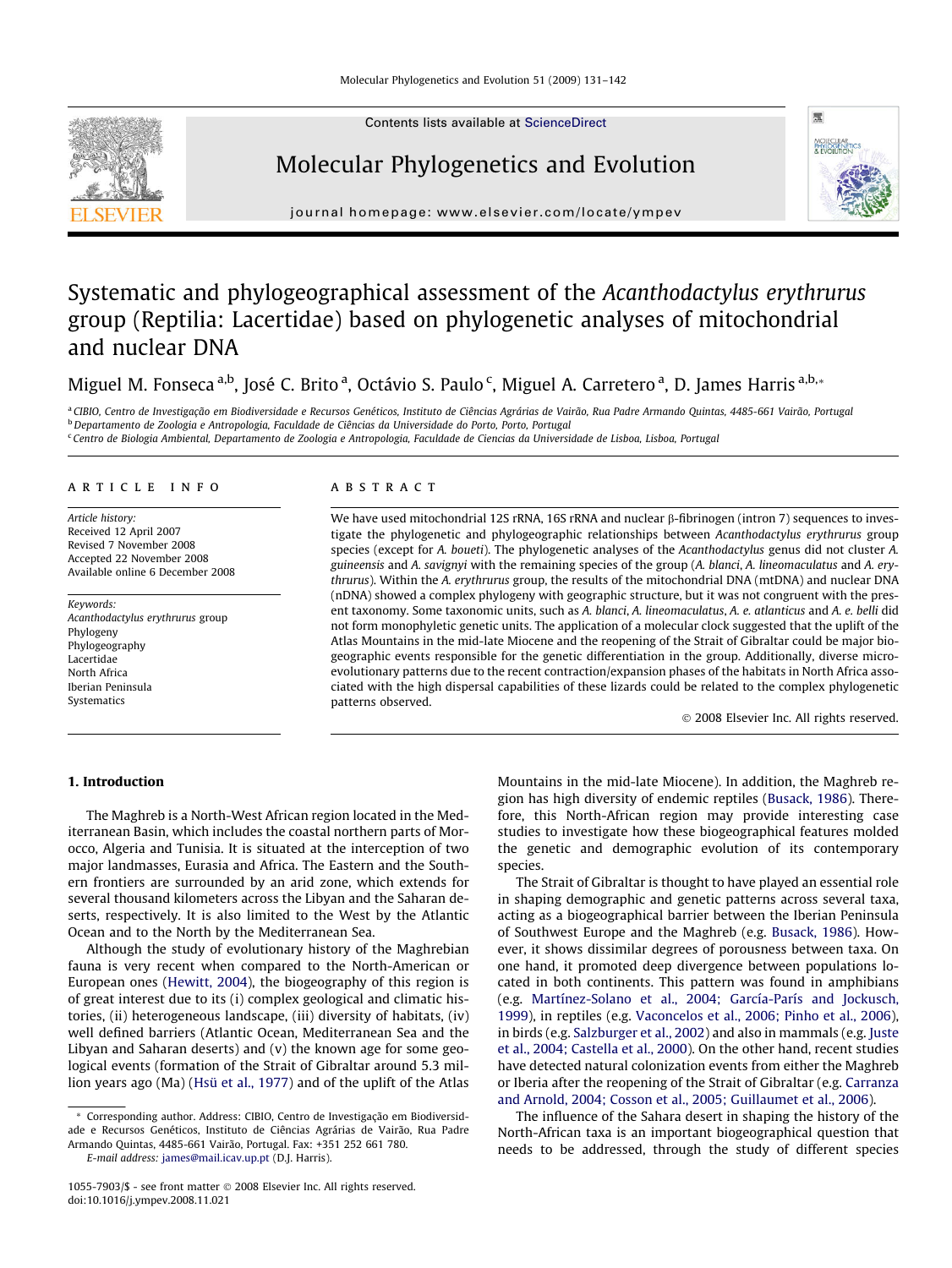inhabiting the desert or its surrounding areas [\(Douady et al., 2003\)](#page-10-0). The Sahara desert can be a major barrier to the distribution of organisms that cannot, biologically, live in its most arid areas. However, the limits of the desert changed rapidly and repeatedly in the past. The arid periods occurred during the mid-Miocene (15 Ma; [Le Houérou, 1997](#page-10-0)). Between Miocene of hyper-arid desert habitats and the Pleistocene (1.6 Ma) of steppe habitats, at least four humid periods alternated with periods of desertification, as a consequence of the climatic oscillations ([Jolly et al., 1998; Le](#page-10-0) [Houérou, 1997\)](#page-10-0). After the Last Glacial Maximum (18,000 years ago), where the climate was again arid ([Schuster et al., 2006](#page-11-0)), repeated oscillations occurred from desert to vegetated land and vice versa, and in some periods they spanned no more than a few 100 years [\(Sarnthein, 1978\)](#page-11-0). These changes have probably shaped species distribution, by inducing isolation or connectivity among populations during arid and less arid periods. Recently, a few phylogeographic studies addressed this question, hypothesizing that the Sahara desert did not act as a permanent barrier to the dispersal either of birds (Galerida cristata; [Guillaumet et al., 2006](#page-10-0)) or reptiles (Acanthodactylus pardalis group; [Fonseca et al., 2008\)](#page-10-0). Nevertheless, it was suggested that the rapid oscillations of the desert limits might have contributed to the complex micro-evolutionary patterns inferred by the phylogeny of its reptiles [\(Fonseca et al.,](#page-10-0) [2008\)](#page-10-0).

The Maghreb region itself also suffered biogeographic oscillations during the same periods that the Sahara desert did, but in the opposite direction. These fluctuations may have led to the isolation of populations in refuges, potentiating allopatric differentiation ([Schleich et al., 1996\)](#page-11-0). For example, the NW–SE biogeographical pattern found in the agamid lizards might be explained by vicariance events mediated by the formation of the Atlas Mountains [\(Brown et al., 2002](#page-10-0)). There are other North-African species showing strong geographical patterns of genetic differentiation between Western (Morocco) and Eastern (Algeria and Tunisia) populations. This pattern of vicariance, which could be caused by isolation in glacial refugia, was found in invertebrates (Helix land snails, [Guiller et al., 2001\)](#page-10-0), in amphibians (Pleurodeles spp. salamanders, [Veith et al., 2004](#page-11-0)), in reptiles (Podarcis lizards, [Pinho et al., 2006\)](#page-10-0), in mammals (Crocidura shrews, [Cosson et al.,](#page-10-0) [2005\)](#page-10-0) and also in birds (Galerida larks, [Guillaumet et al., 2006\)](#page-10-0). However, other organisms do not reveal this pattern (Apodemus woodmouse, [Libois et al., 2001](#page-10-0); Fringilla chaffinch, [Griswold and](#page-10-0) [Baker, 2002](#page-10-0)). Therefore, more phylogeographical studies are needed in order to understand the role of biogeography on current distributions of genetic diversity of the Maghrebian organisms.

The common fringe-toed lizards of the Acanthodactylus erythrurus group are a very interesting model to address phylogeographic and taxonomic questions. The members of this group are associated with mesic environments, not entering more xeric environments (like loess, hamadas and ergs; [Schleich et al., 1996](#page-11-0)), and its wide distribution includes the Maghreb (with the Tunisian (A. blanci), the Algerian (A. savignyi) and the Moroccan endemisms (A. erythrurus atlanticus, A. lineomaculatus), and A. e. belli in Morocco and Algeria), the Southern two thirds of the Iberian Peninsula (A. e. erythrurus) and also Northwestern nonarid regions of Sub-Saharan Africa (A. boueti and A. guineensis).

The taxonomy of the A. erythrurus group is controversial and no consensus exists on the systematic status of some forms. The systematics of the genus is generally based on morphological traits, osteological characters and morphology of the hemipenis ([Salva](#page-11-0)[dor, 1982; Arnold, 1983, 1986; Harris and Arnold, 2000\)](#page-11-0), although molecular data are available ([Blanc and Cariou, 1987; Squalli-](#page-9-0)[Houssani, 1991; Harris and Arnold, 2000; Harris et al., 2004](#page-9-0)). The high morphological variability within the group has led to different redescriptions between conflicting forms ([Salvador, 1982; Arnold,](#page-11-0) [1983; Bons and Geniez, 1995\)](#page-11-0). [Salvador \(1982\)](#page-11-0) and [Arnold](#page-9-0) [\(1983\)](#page-9-0) do not retain either the subspecies A. e. atlanticus or the specific status of A. lineomaculatus, considering the latter a subspecies of A. erythrurus. On the other hand, [Squalli-Houssani \(1991\)](#page-11-0) suggested that none of the Moroccan subspecies (A. e. atlanticus, A. e. belli, A. e. lineomaculatus) should be accepted as a taxonomic unit, because their differences represent superficial adaptations to different local habitats. In the same study, it was suggested that the Iberian A. e. erythrurus should be a distinct (monotypic) species. More recently, [Bons and Geniez \(1995\)](#page-9-0) considered A. e. lineomaculatus sufficiently differentiated to justify specific status. [Arnold](#page-9-0) [\(1983\)](#page-9-0) considered A. blanci a subspecies of A. savignyi. However, based on a recent phylogenetic inference using mitochondrial DNA (mtDNA) of A. erythrurus and A. blanci specimens, A. erythrurus was paraphyletic, with A. blanci arising inside the A. erythrurus clade [\(Harris et al., 2004](#page-10-0)).

The aim of this study was (i) to determine the influence of the Quaternary climatic fluctuations and the role of geological barriers (i.e. Atlas Mountains, Strait of Gibraltar, Sahara desert) on the evolutionary history of the A. erythrurus group; and (ii) to clarify the systematics of the A. erythrurus group and the relationships among different geographic populations. For that purpose we have used a phylogeographic approach based on the estimation of the phylogenetic relationships among populations. The phylogenetic analyses were done based on partial fragments of two mitochondrial genes (12S and 16S rRNA) and one portion of a nuclear gene ( $\beta$ -fibrinogen gene intron 7,  $\beta$ -fibint7) from specimens of all species of the A. erythrurus group (samples from A. boueti were not available, and nDNA for A. guineensis and A. savignyi could not be amplified). This nuclear fragment is expected to be phylogenetically informative, as it was in studies of other lacertids [\(Paulo et al., 2008; Pinho et al.,](#page-10-0) [2008; Godinho et al., 2005\)](#page-10-0). Mitochondrial DNA gene fragments from the Sub-Saharan A. guineensis and the Algerian endemic A. savignyi were sequenced for the first time.

## 2. Material and methods

#### 2.1. Sampling

The morphological identification of the specimens sampled for this study [\(Fig. 1](#page-2-0) and [Table 1](#page-2-0)) was based on [Bons and Geniez](#page-9-0) [\(1995, 1996\).](#page-9-0) Tail tips were removed and stored in 100% alcohol from the specimens collected in the field and from the Bonn Museum, Germany. Additional data were included from previously published sequences ([Harris and Arnold, 2000; Harris et al., 1998,](#page-10-0) [2004; Gonzalez et al., 1996](#page-10-0)).

For the mitochondrial DNA analyses of the A. erythrurus group within the genus, we have used two species of Mesalina [\(Arnold,](#page-9-0) [1989\)](#page-9-0) and Lacerta dugesii dugesii ([Gonzalez et al., 1996; Harris](#page-10-0) [et al., 1998](#page-10-0)) as outgroups. For the analyses of phylogenetic variability (mtDNA) within the A. erythrurus group we have used A. tristrami, A. aureus ([Harris and Arnold, 2000](#page-10-0)) and A. maculatus [\(Fonseca](#page-10-0) [et al., 2008](#page-10-0)) as outgroups. For the  $\beta$ -fibint7 analyses, A. maculatus (this study), Lacerta media and Lacerta lepida ([Godinho et al.,](#page-10-0) [2005\)](#page-10-0) were used as outgroups.

## 2.2. DNA extraction, amplification and sequencing

Total genomic DNA was extracted from the alcohol-preserved tails using standard methodologies [\(Harris et al., 1998\)](#page-10-0). Fragments of 12S and 16S rRNA genes were amplified using published primers 12Sa and 12Sb for 12S rRNA gene (Kocher et [al., 1989\)](#page-10-0) and 16SL1 and 16SH2 for 16S rRNA gene [\(Hedges and Bezy, 1993\)](#page-10-0). Both amplifications were performed in 25  $\mu$ L of 10 $\times$  reaction buffer (Ecogen), 3.2 mM MgCl<sub>2</sub>, 1.6 mM each dNTP, 4.0  $\mu$ M each primer, 1 U of Ecotaq DNA polymerase (Ecogen) and approximately 100 ng genomic DNA (PCR profile: pre-denaturating  $94 °C$  (5 min)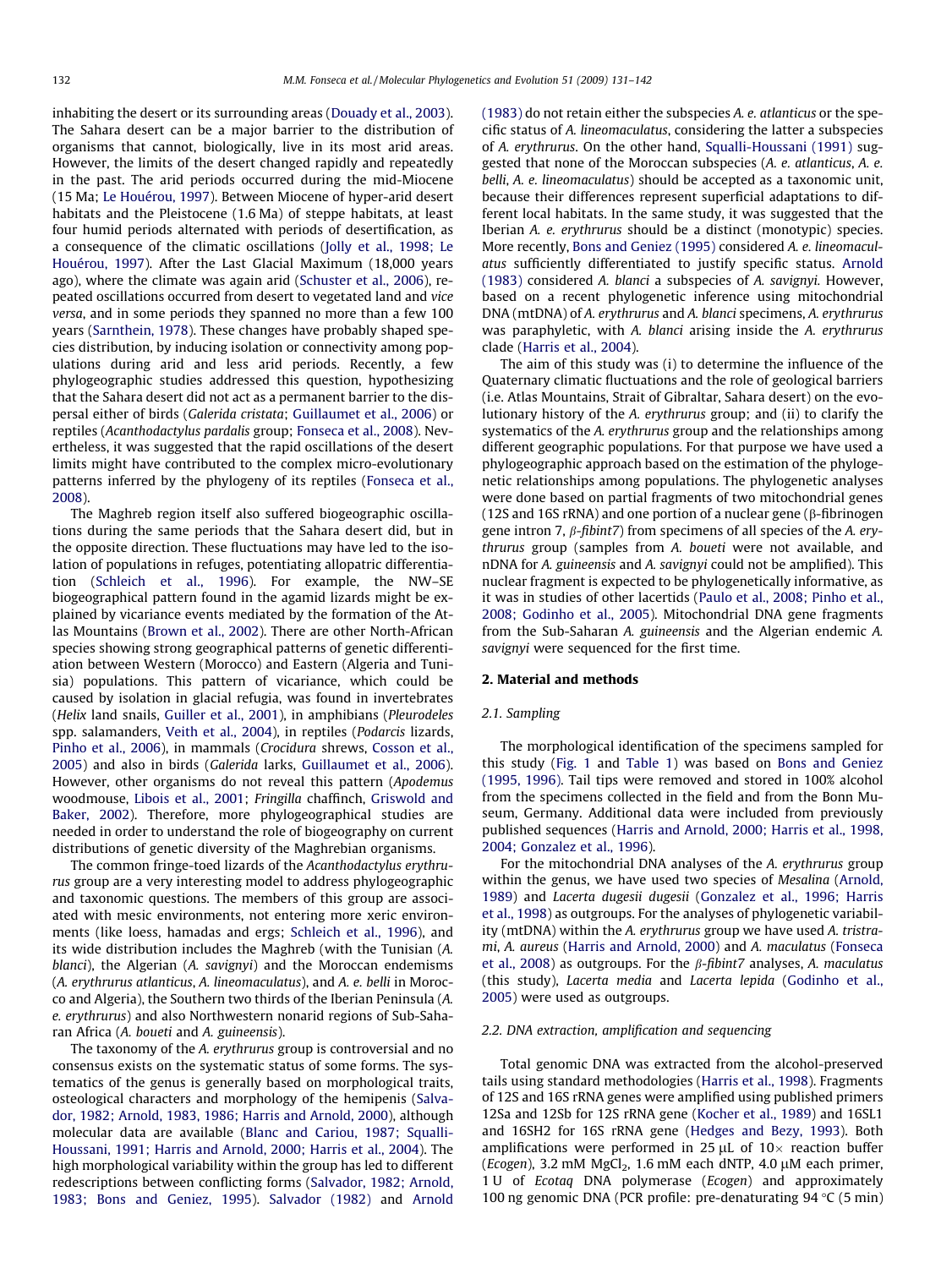<span id="page-2-0"></span>

Fig. 1. Geographic locations of specimens from the Acanthodactylus erythrurus group used in the study. Numbers refer to sample codes. Locations of A. guineensis specimens are not shown, but geographic coordinates are given in Table 1. Arrows point to Algerian specimens from different localities but with the same mtDNA haplotype of Aeb3.

## Table 1

Geographic coordinates (WGS84 datum) and location of samples of specimens from the A. erythrurus group and A. maculatus sequenced for this study and current species assignation following [Bons and Geniez \(1995, 1996\).](#page-9-0)

| Current species assignation | Code used                     | References     | Country      | Region                       | Latitude    | Longitude    |
|-----------------------------|-------------------------------|----------------|--------------|------------------------------|-------------|--------------|
| A. blanci                   | $Ab1$ <sup>*</sup>            | $\mathbf{1}$   | Tunisia      | Kasserine-Feriana            | N35°09.276  | E08°26.410'  |
|                             | Ab2                           | 2              | Tunisia      | Bou Chebka                   | N35°10.164  | E08°26.100'  |
| A. e. atlanticus            | Aea1 <sup>*</sup>             | $\mathbf{1}$   | Morocco      | Azrou-Midelt                 | N33°26.110' | E-05°10.913  |
|                             | Aea2 <sup>*</sup>             | $\mathbf{1}$   | Morocco      | El Hajeb-Azrou               | N33°32.562' | E-05°19.014  |
|                             | Aea3 <sup>*</sup>             | 1,2            | Morocco      | Marrakesh-Casablanca         | N31°44.335' | E-07°58.698  |
|                             | Aea4                          | $\mathbf{1}$   | Morocco      | Ida-ou-bouzia                | N30°57.000' | E-09°10.000' |
| A. e. belli                 | Aeb1 <sup>*</sup>             | $\mathbf{1}$   | Morocco      | Jebel Sirwah                 | N30°44.818' | E-07°36.557  |
|                             | Aeb <sub>2</sub>              | 3              | Algeria      | NW Algeria                   |             |              |
|                             | Aeb3 <sup>*</sup>             | $\mathbf{1}$   | Algeria      | Sétif-Guenzet                | N36°20.490' | E05°03.600'  |
|                             | Aeb4 <sup>*</sup>             | $\mathbf{1}$   | Algeria      | Argel-Tizi Ouzou             | N36°49.832' | E03°39.700'  |
|                             | Aeb <sub>5</sub> <sup>*</sup> | $\mathbf{1}$   | Morocco      | <b>Bab Taza</b>              | N35°05.398' | E-05°09.573  |
|                             | Aeb <sub>6</sub>              | $\mathbf{1}$   | Morocco      | Taza                         | N34°06.257' | E-04°04.349  |
|                             | Aeb7                          | 2              | Morocco      | <b>Bab Taza</b>              | N35°05.398' | E-05°09.573  |
|                             | Aeb8 <sup>*</sup>             | 1,2            | Morocco      | Debdou                       | N33°59.148' | E-03°03.066' |
| A. e. erythrurus            | $Aee1$ <sup>*</sup>           | $\mathbf{1}$   | Portugal     | Comporta-Melides             | N38°08.194' | E-08°47.234  |
|                             | Aee2                          | $\mathbf{1}$   | Portugal     | Portalegre                   | N39°26.741' | E-07°19.292  |
|                             | Aee3                          | $\mathbf{1}$   | Spain        | Palos de la Frontera, Huelva | N37°13.750' | E-06°53.550  |
|                             | Aee4                          | $\overline{2}$ | Portugal     | Picote                       | N41°24.000' | E-06°22.000' |
|                             | Aee <sub>5</sub>              | $\overline{4}$ | Spain        | Punta Paloma, Cadiz          | N36°03.583' | E-05°42.650  |
|                             | Aee <sub>6</sub> <sup>*</sup> | $\mathbf{1}$   | Spain        | Serra Nevada                 | N37°05.000' | E-03°10.000' |
|                             | Aee7                          | $\mathbf{1}$   | Spain        | Lucainena Torres, Almeria    | N36°57.000' | E-03°01.000' |
|                             | Aee8                          | 2              | Spain        | Torredembarra, Tarragona     | N41°09.000' | E01°24.000'  |
|                             | Aee9 <sup>*</sup>             | 1,2            | Spain        | El Saler, Valencia           | N39°20.000' | E-00°50.000' |
|                             | Aee10 <sup>*</sup>            | $\mathbf{1}$   | Spain        | Torre de las Cañas, Málaga   | N36°43.000' | E-04°25.000' |
|                             | Aee11                         | $\mathbf{1}$   | Spain        | San Roque, Cadiz             | N36°12.567' | E-05°23.117  |
| A. guineensis               | Agui1                         | $\mathbf{1}$   | Burkina-Faso | <b>Bobo Dioulasso</b>        | N11°11.000' | E-04°14.000' |
|                             | Agui2                         | $\mathbf{1}$   | Mali         | Bandiagara                   | N14°20.000' | E-03°36.000' |
| A. lineomaculatus           | Alin1                         | 2              | Morocco      | Kenitra                      | N34°15.648' | E-06°34.764  |
|                             | Alin2"                        | $\mathbf{1}$   | Morocco      | Larache-Rabat                | N34°53.761' | E-06°17.266  |
|                             | Alin <sub>3</sub>             | $\overline{2}$ | Morocco      | Moussa                       | N32°45.000' | E-07°49.998  |
|                             | Alin4"                        | $\mathbf{1}$   | Morocco      | Essaouira-Safi               | N31°38.161' | E-09°40.432  |
| A. maculatus                |                               | $\mathbf{1}$   | Morocco      | 30 km north of Missour       | N33°15.927' | E-03°48.243  |
| A. savignyi                 |                               | $\mathbf{1}$   | Algeria      | W of Ain-El-Türk, Oran       | N35°46.000' | E-00°49.000' |

\* Specimens sequenced for the nuclear marker. References: 1, New for this study; 2, [Harris et al. \(2004\);](#page-10-0) 3, [Harris and Arnold \(2000\)](#page-10-0); 4, [Fu \(2000\)](#page-10-0). All the Acanthodactylus not described in this table were used from [Harris and Arnold \(2000\)](#page-10-0).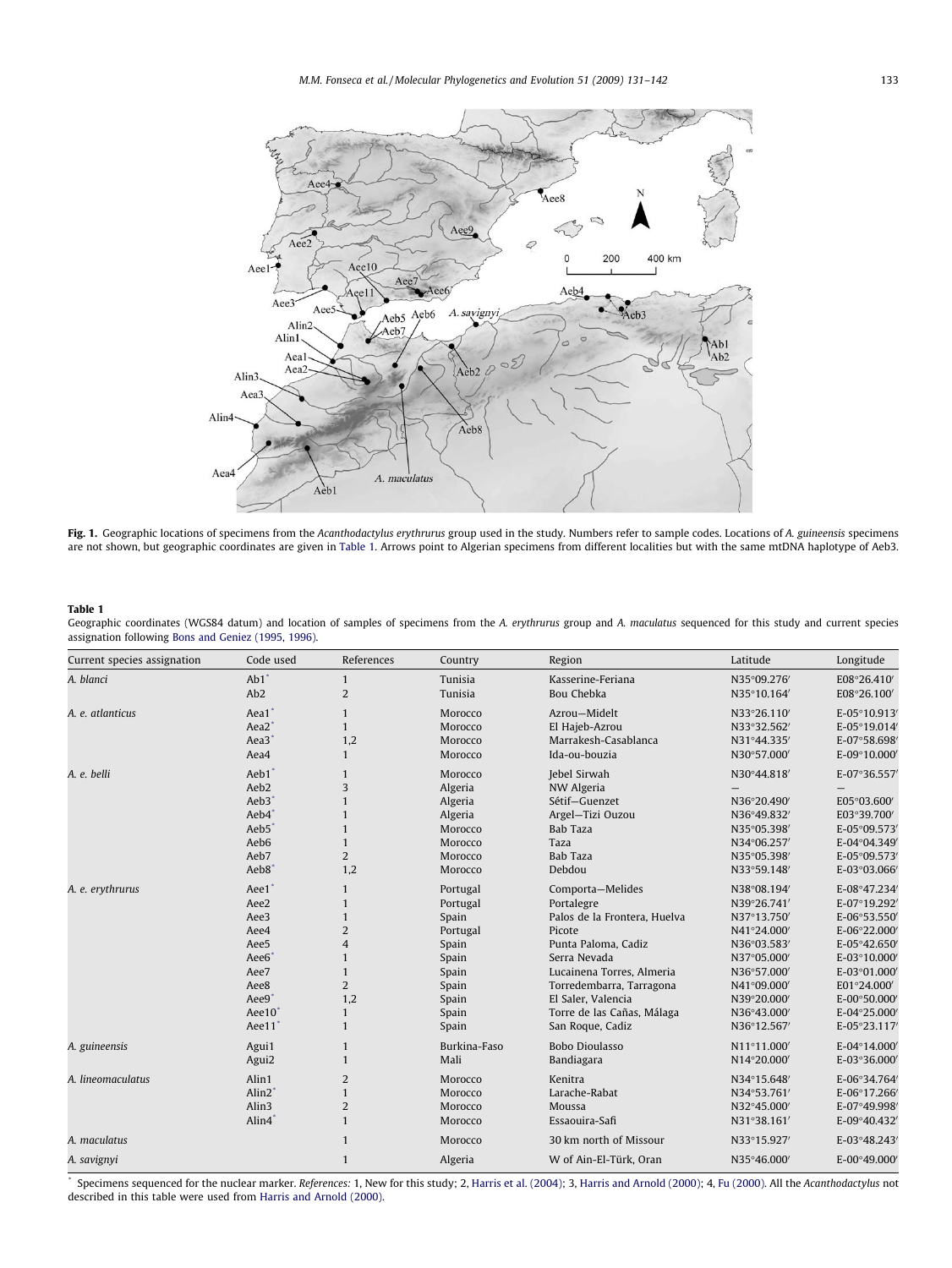and 35 cycles with 94 °C (30 s) denaturing, 50 °C (30 s) annealing and 72 °C (40 s) extension temperatures). A final extension was conducted at 72 $\degree$ C for 5 min.

A fragment of the  $\beta$ -fibint7 gene was amplified using primers BF8 ([Pinho et al., 2008\)](#page-10-0) and BFXF [\(Sequeira et al., 2006](#page-11-0)) in 19.55 µL of  $10\times$  reaction buffer (Ecogen), 2.0 mM MgCl<sub>2</sub>, 1.6 mM each dNTP,  $2.0 \mu$ M each primer, 1 U of Ecotaq DNA polymerase (Ecogen) and approximately 75 ng genomic DNA [PCR profile: pre-denaturating 94 °C (3 min) and 35 cycles with 94 °C (30 s) denaturing, 52 °C (30 s) annealing and 72 °C (45 s) extension temperatures[. A final extension was conducted at  $72$  °C for 5 min.

The PCR products were purified by enzymatic cleaning and sequenced using the ABI Prism Big Dye Terminator Cycle sequencing protocol in a ABI Prism 310 automated sequencer (Applied Biosystems).

## 2.3. Phylogenetic analysis

The multiple alignments of the DNA sequences were performed using MAFFT v.5 [\(Katoh et al., 2005](#page-10-0)) with the ''Q-INS-i" strategy. To avoid bias in refining alignments and to remove regions without specific conservation we have used Gblocks [\(Castresana, 2000\)](#page-10-0) with the following parameter settings: minimum number of sequences for a conserved position—14; minimum number of sequences for a flanking position—14; minimum length of a block— 5; allowed gap positions—"with half". In the nDNA,  $\beta$ -fibint7, some sequences showed heterozygote positions for which it was not possible to determine each allele solely by the analysis of the chromatogram. Therefore, the program PHASE v.2.1. ([Stephens et al.,](#page-11-0) [2001\)](#page-11-0) was used to estimate haplotypes for each individual with uncertain phase sites. This analysis was run multiple times (3) with different seeds for the random-number generator and checked if haplotype estimation was consistent across runs. Each run was conducted for 1.0  $\times$  10 $^6$  iterations with the default values. The sites with phase probabilities above 0.70 were maintained in the final sequence dataset.

The maximum parsimony (MP) analyses were performed with PAUP4.0b10 [\(Swofford, 2003](#page-11-0)) and the trees were estimated using the heuristic search algorithm with tree-bisection–reconnection (TBR) branch swapping and 100 random addition replicates. All changes had the same weight, and gaps were treated as a fifth state.

The most appropriate models of sequence evolution were se-lected employing PAUP\* and Modeltest v.3.8 ([Posada and Crandall,](#page-10-0) [1998; Posada, 2006\)](#page-10-0) under the Akaike information criterion, following [Posada and Buckley \(2004\)](#page-10-0). The Maximum Likelihood (ML) analyses were performed using PHYML ([Guidon and Gascuel, 2003](#page-10-0)). The program estimated the base frequencies, the ts/tv ratio, the  $\gamma$  distribution (four rate categories) parameter and the proportion of invariable sites. The input tree was determined with the BioNJ algorithm and tree topology was optimized. Bootstrapping (1000 pseudo-replicates) was used to evaluate the stability of nodes of the phylogenetic trees [\(Felsenstein, 1985](#page-10-0)) for MP and ML analyses.

The Bayesian inference (BI) was implemented using MrBayes v.3.1.2. [\(Huelsenbeck and Ronquist, 2001](#page-10-0)), which calculates Bayesian posterior probabilities using a Metropolis-coupled, Markov Chain Monte Carlo (MC-MCMC) sampling approach. All analyses started with randomly generated trees and ran for 11  $\times$  10 $^6$  generations, saving one tree every 100 generations. Two independent runs were generated for each dataset (mtDNA and nuclear DNA). Although each run was carried out using different random starting seeds, they should have similar properties at convergence [\(Brooks](#page-10-0) [and Gelman, 1998\)](#page-10-0). Therefore, different diagnostic analyses (stationarity for each run, convergence between runs, symmetric tree-difference score within and between runs) were carried out using the web application of the AWTY program [\(Nylander et al.,](#page-10-0)

[2007\)](#page-10-0). This program uses as input the phylogenetic trees generated as output by Mrbayes for each run. All analyses reached stationarity and showed convergence. In addition, outputs from AWTY program were analyzed to determine the samples that should be discarded before calculating summary statistics for each run. For all the analyses the burn-in period covered the first 20%. The convergence diagnostic (PSRF) approached 1 in all analyses. To determine the most appropriate BI model, we have used the Bayes factors. A 50% majority-rule consensus tree was generated combining the remaining trees of the analyses with the most appropriate model. The frequency of any particular clade of the consensus tree represents the posterior probability of that clade ([Huelsenbeck and](#page-10-0) [Ronquist, 2001\)](#page-10-0).

We have tested the homogeneity between gene fragments (Incongruence Length Difference test—ILD; [Farris et al., 1995](#page-10-0)) and the homogeneity of base frequencies across taxa ( $\chi^2$  test). Both tests were implemented in PAUP\*. The ILD test was run after removing all invariant characters ([Lee, 2001\)](#page-10-0). Topological constraints were also generated, when necessary, to test alternative tree topologies using the Shimodaira–Hasegawa test (SH test, [Shi](#page-11-0)[modaira and Hasegawa, 1999](#page-11-0)) implemented in PAUP $*$  4.0b10 and employing one-tailed test, RELL bootstraps with 1000 replicates.

A dispersal-vicariant analysis was performed with DiVA 1.0 ([Ronquist, 1996\)](#page-11-0) to generate hypotheses about the geographical distribution of ancestors within the A. erythrurus group.

The likelihood ratio test (LRT; [Huelsenbeck and Crandall, 1997\)](#page-10-0) was performed to assess the statistical significance between the log-likelihood of the trees calculated with or without enforcing a molecular clock. If twice the difference between the likelihoods was not significant, it could indicate that the dataset tested was evolving in a clocklike behavior and genetic distances between taxa could be used to establish approximate dates for some nodes of the inferred phylogenetic trees. Finally, the analyses for estimating divergence times among clades were performed with BEAST v1.4.7 ([Drummond and Rambaut, 2007\)](#page-10-0) and data on 12S-rRNA gene. The calibration rate was estimated using the age of El Hierro Island in the Canary Islands, which is estimated as 1 Myr ([Guillou et al.,](#page-10-0) [1996\)](#page-10-0) and assuming that the resident lacertid lizard Gallotia caesaris caesaris colonized this island immediately after its formation, from neighboring La Gomera Island, where G. c. gomerae occurs [\(Maca-](#page-10-0)[Meyer et al., 2003](#page-10-0)). Although several studies have used these taxa to estimate divergence times among clades (p.e. [Carranza et al.,](#page-10-0) [2004; Paulo et al., 2008\)](#page-10-0), factors that could distort clock calibrations (i.e. stochastic variation at low levels of sequence divergence, extinct or unsampled lineages; [Emerson, 2002](#page-10-0)) cannot be excluded. Nevertheless, there is no evidence that these facts occured in Gallotia [\(Maca-Meyer et al., 2003\)](#page-10-0). The rate of 0.5% sequence divergence per million years per pair of lineages (which correspond to a mutation rate of 0.0025 mutations/site/million years) of the partial 12S rRNA used by [Harris and colleagues \(2004\)](#page-10-0) also for A. erythrurus was adopted. For our dataset, a relaxed molecular clock with lognormally autocorrelated rates among branches was implemented ([Drummond et al., 2006](#page-10-0)). The molecular clock analyses were run with  $10^6$  generations and with a burn-in of 10%, and the effective sample size (ESS) was always above 200 for the relevant statistics. The stability of each run and the convergence between runs were assured using Tracer v1.4 [\(Rambaut and Drummond, 2007\)](#page-11-0) and Log-Combiner v.1.4.7 (included in the BEAST package).

## 3. Results

## 3.1. Mitochondrial DNA sequence variation within Acanthodactylus

Sequences for partial 12S and 16S rRNA genes of 27 lizards (20 different Acanthodactylus species and three outgroup species) were aligned. The final alignment included 648 positions (303 and 345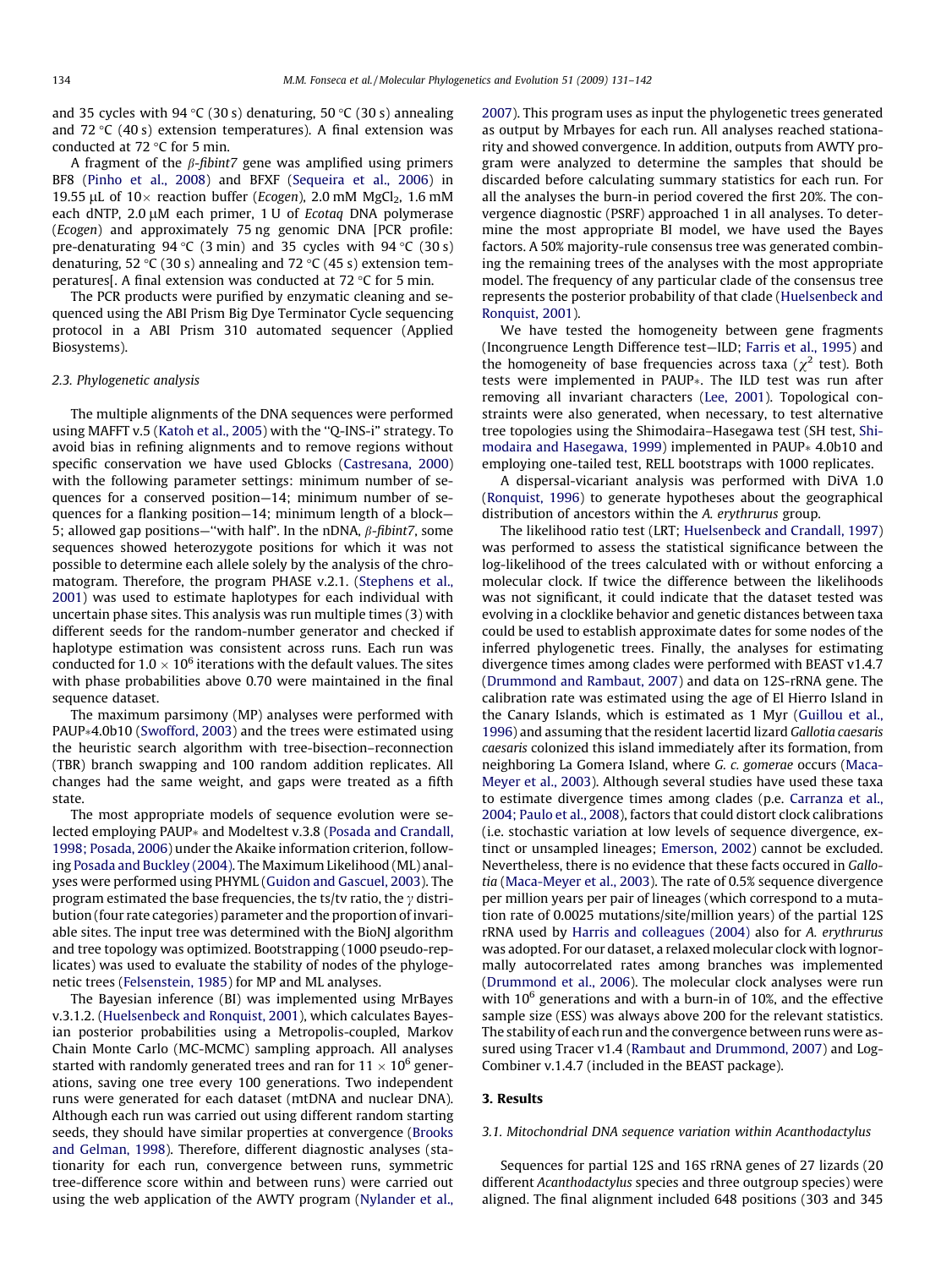<span id="page-4-0"></span>positions of the 12S and 16S rRNA genes, respectively), of which 190 were parsimony informative. For the combined dataset, the ILD test showed no incongruence between fragments (ILD  $p = 0.08$ ) and the  $\gamma^2$  test of homogeneity of base frequencies across taxa showed no significant difference ( $\chi^2$  = 18.66, df = 78, p = 1.00).

For ML and BI analyses, the most appropriate model of evolution for this data set was the General Time Reversible (GTR) model with an estimate of invariable sites (0.4409) and a discrete approximation of the  $\gamma$  distribution ( $\alpha$  = 0.6076). The different phylogenetic methods inferred trees with similar topologies, with the exception of the positions of A. guineensis, A. savignyi and populations within the Eastern clade (Fig. 2). Molecular analyses support monophyly of the Acanthodactylus but indicate that the A. erythrurus group, as presently understood, is paraphyletic, with A. guineensis and A. savignyi not forming a clade with the remaining species of the A. erythrurus group (i.e. A. erythrurus, A. blanci and A. lineomaculatus). Nonetheless, a SH test showed no statistically significant difference ( $p = 0.087$ ) between the optimal tree  $(-ln4358.32408)$  and a tree with the topological constraint for monophyly of the A. erythrurus group  $(-ln 4370.12531)$ .

The phylogenetic analyses show strong support for the Eastern clade and for the A. scutellatus clade ([Harris and Arnold, 2000\)](#page-10-0). However, the relationship between these two clades is weakly supported. A third clade, named Western clade (including A. erythrurus group species, A. busacki, A. maculatus, A. pardalis, A. orientalis and A. tristrami; [Harris and Arnold, 2000\)](#page-10-0), is not strongly supported by our analyses. In fact, this clade is not recovered by the MP method.

The mtDNA tree estimated for the genus Acanthodactylus was used to estimate the ancestral area of the A. erythrurus sub-group comprising A. blanci, A. erythrurus and A. lineomaculatus species. However, the program DIVA can only handle fully bifurcate trees. Therefore, we have tested all possible fully bifurcate trees separately, and then we summarized the results. In some cases it was possible to combine taxa in polytomies with the same distribution into a single taxon to reduce the number of arbitrary resolutions. In total, 12 equally possible topologies were tested. All the analyses hypothesized North Africa as the most parsimonious ancestral area for the A. erythrurus sub-group populations.

## 3.2. Mitochondrial DNA sequence variation within the A. erythrurus group

Fragments of the 12S and 16S rRNAs mtDNA ribosomal genes were sequenced from samples representative of the genetic and taxonomic variability of the A. erythrurus group (A. guineensis, A. savignyi, A. blanci, A. lineomaculatus, A. e. atlanticus, A. e. belli and A. e. erythrurus). In this dataset sequences for partial 12S (384 bp) and 16S (496 bp) rRNA genes totaling 880 bp were analyzed for 59 lizards, including the outgroup (A. tristrami, A. maculatus and A. aureus).

The final alignment included 845 positions (380 and 465 positions of the 12S and 16S rRNA genes, respectively), of which 141 were parsimony informative. For the combined dataset, the ILD test showed no incongruence between fragments (ILD  $p = 0.06$ ), and the  $\chi^2$  test of homogeneity of base frequencies across taxa showed no significant difference ( $\chi^2$  = 9.82, df = 90, p = 1.00).

The most appropriate model of evolution for the combined data set was the GTR model with an estimate of invariable sites (0.49) and a discrete approximation of the  $\gamma$  distribution ( $\alpha$  = 0.459).

The LRT performed for the 12S rRNA dataset showed statistically significant difference between the log-likelihoods of the phylogenetic trees, with or without a molecular clock enforced  $(2\delta = 43.55, df = 27, p = 0.02)$ .

The tree inferred by the Bayesian analysis is depicted in [Fig. 3,](#page-5-0) because the ML and MP methods produced trees with similar



Fig. 2. Maximum likelihood tree derived from partial 12S and 16S RNA sequences. The most appropriate model was the GTR model, including a discrete approximation of the  $\gamma$  distribution (0.6076) and an estimated proportion of invariable sites (0.4409). The tree was rooted using L. dugesii, M. guttulata and M. adramitana. Bayesian posterior probabilities and bootstrap values are given above or near the branches (BPP/ML/MP). Values under 50% are represented by "-". The asterisk (\*) indicates specimens assigned to the A. erythrurus group.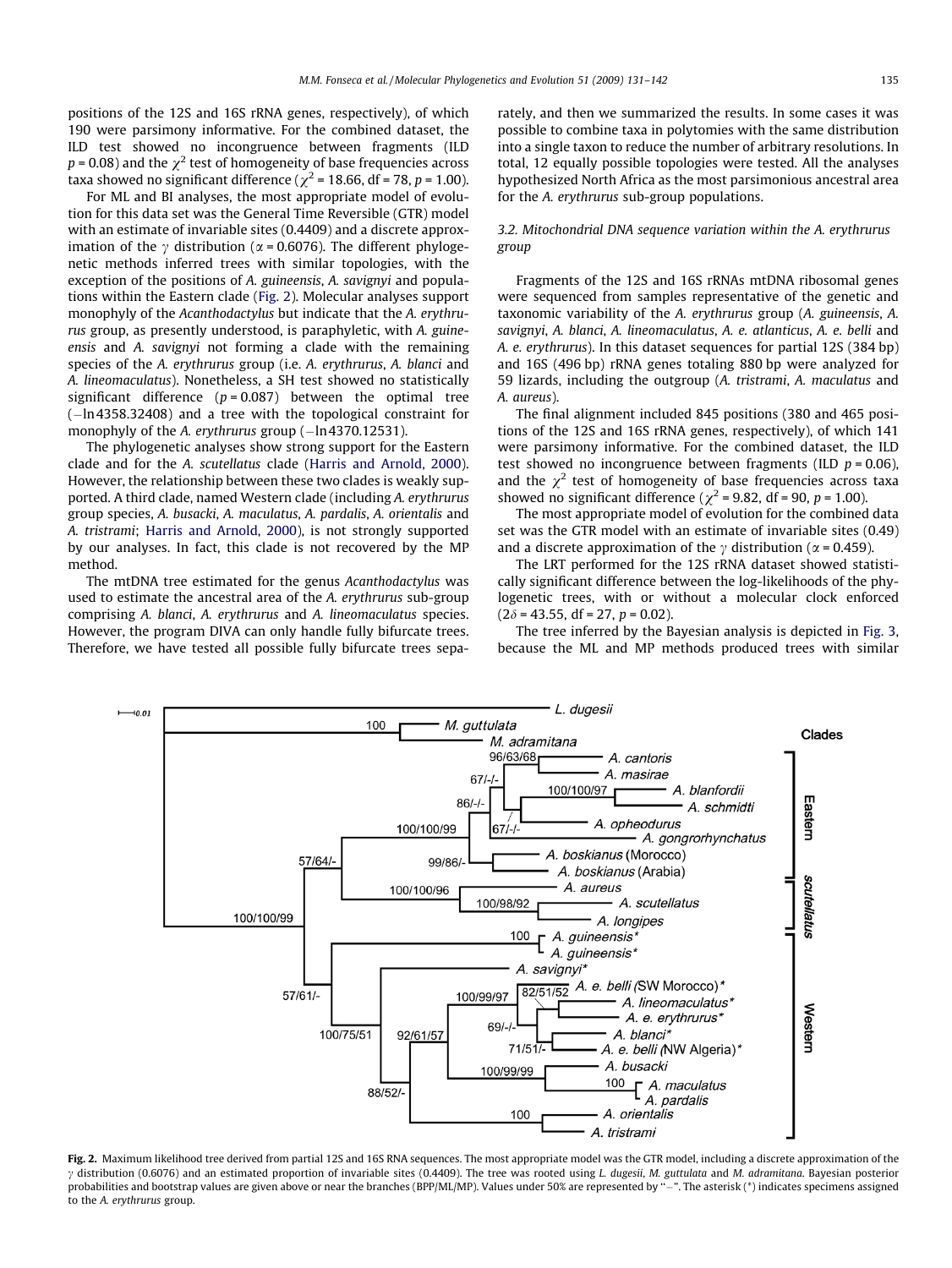<span id="page-5-0"></span>topology for all the main clades. Monophyly is not recovered for A. erythrurus by any of the phylogenetic methods used, with A. guineensis and A. savignyi not forming a clade with the remaining species of the group (i.e. A. erythrurus, A. blanci and A. lineomaculatus). The latter species formed a very well supported clade; however, monophyly is not recovered for its species and subspecies. As shown by Fig. 3, (i) A. blanci arises inside a clade (clade A) comprising specimens of A. e. belli from Algeria and SW Morocco; (ii) the remaining A. e. belli specimens (clade B) do not group with those from clade A, making A. e. belli paraphyletic; (iii) the strong genetic relationship between geographically closely related specimens of A. lineomaculatus and A. e. atlanticus make them both paraphyletic: the Northern representatives of A. lineomaculatus (from clade C) do not group with the Western/Southwestern ones (clade D), but they group with the Northern and Southwestern representatives of the A. e. atlanticus, respectively; (iv) A. e. erythrurus specimens form two main clades (clades E1 and E2), whose status as sister taxa is uncertain.

The optimal topology obtained for this dataset was tested against constrained trees for each of the taxonomic units of the A. erythrurus group (see [Table 2\)](#page-6-0). The results clearly reject A. lineomaculatus and A. erythrurus as monophyletic species, and A. e. atlanticus, A. e. belli as monophyletic units within A. erythrurus species. In contrast, the monophyly of the A. erythrurus group and of the subspecies A. e. erythrurus cannot be ruled out, as the SH tests did not reject these relationships. Similarly, the species A. blanci may be regarded as the sister taxon of A. erythrurus and A. lineomaculatus.

# 3.3. Nuclear DNA sequence variation within the A. erythrurus group

For the b-fibint7 phylogenetic analysis, sequences were obtained from selected samples representative of the major mtDNA clades (Fig. 3, clades A–E). We could not amplify nuclear gene fragments for A. guineensis and A. savignyi species. The final alignment included 628 positions, of which 98 were parsimony informative.

The most appropriate model of evolution for this data set was the Hasegawa–Kishino–Yano (HKY) with a discreet approximation of the  $\gamma$  distribution ( $\alpha$  = 0.660).

All phylogenetic methods inferred similar trees. [Fig. 4](#page-6-0) shows the tree obtained for the  $\beta$ -fibint7 with the BI. However, the phylogeny obtained with the nuclear marker differed significantly from the one obtained with the mtDNA, as shown by the ILD test result  $(p = 0.001)$ . The main features of the nuclear genomic tree that differ from the mtDNA tree are that (i) the samples of mtDNA clade A did not group together, with A. e. belli from Southwest Morocco (Aeb1) being phylogenetically distant from the others; (ii) the haplotypes from the North and Northeast Morocco and also from the Iberian Peninsula form a strongly supported clade, which includes samples of mtDNA clades B, C and E; (iii) samples of A. e. erythrurus (Aee1, Aee6, Aee9, Aee10 and Aee11) form a monophyletic group in all analyses (BI, ML and MP); (iv) the close relationship between Central and Southwest Moroccan haplotypes (A. e. atlanticus— Aea1, Aea2, Aea3—and A. lineomaculatus—Alin4, but not Aeb1), which includes samples of the mtDNA clades C and D; (v) specimens from North and Northeast Morocco (A. e. belli—Aeb5 and



Fig. 3. Tree derived from the Bayesian analysis of the partial 12S and 16S RNA sequences. The tree was rooted using A. maculatus, A. aureus and A. tristrami. Bayesian posterior probabilities and bootstrap values are given above or near the branches (BPP/ML/MP). Values under 50% are represented by "-". Traingles, squares and circles refer to sequeneces of A. erythrurus, A. lineomaculatus and A. blanci respectively.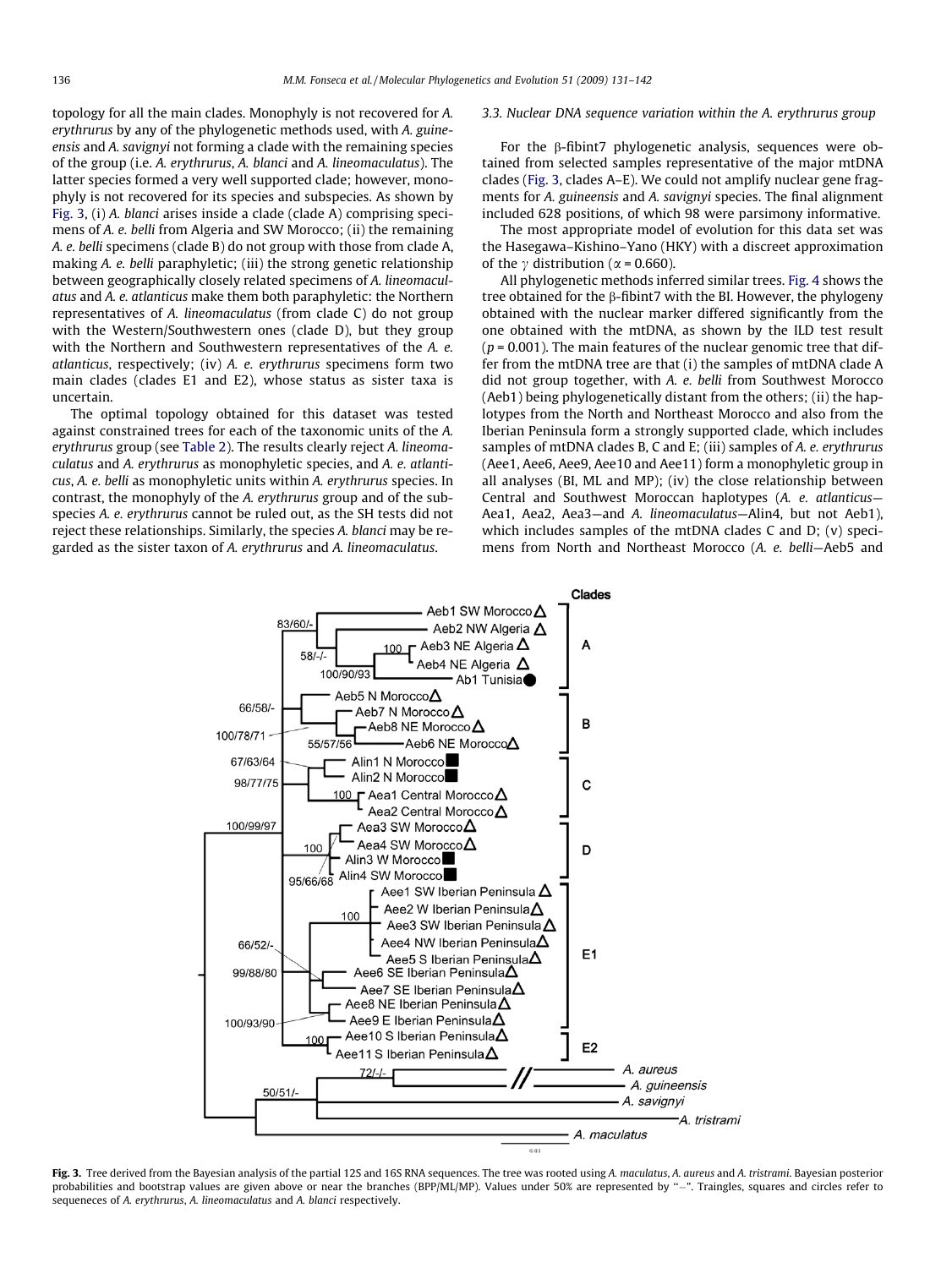#### <span id="page-6-0"></span>Table 2

Statistical support for alternative topological hypotheses of relationships of different taxonomic units in A. erythrurus group (SH, Shimodaira–Hasegawa test).

|                                                                          | -log-likelihood | - log-likelihood | SHP               |
|--------------------------------------------------------------------------|-----------------|------------------|-------------------|
| Tree MtDNA                                                               |                 |                  |                   |
| Unconstrained ML tree (Fig. 2)                                           | 3681.83537      | (best)           |                   |
| Constrained (A. erythrurus group monophyletic)                           | 3686.70247      | 4.8671           | 0.708             |
| Constrained (A. erythrurus monophyletic)                                 | 3757.81488      | 75.97951         | $0.000^{\degree}$ |
| Constrained (A. erythrurus belli monophyletic)                           | 3713.49423      | 31.65886         | 0.035             |
| Constrained (A. erythrurus atlanticus monophyletic)                      | 3724.89433      | 43.05896         | 0.006"            |
| Constrained (A. erythrurus erythrurus monophyletic)                      | 3682.95904      | 1.12367          | 0.899             |
| Constrained (A. lineomaculatus monophyletic)                             | 3728.40818      | 46.57281         | 0.008             |
| Constrained (A. blanci sister taxon of A. erythrurus, A. lineomaculatus) | 3694.92563      | 13.09026         | 0.386             |
| Tree nDNA                                                                |                 |                  |                   |
| Unconstrained ML tree (Fig. 2)                                           | 1845.20966      | (best)           |                   |
| Constrained (A. erythrurus monophyletic)                                 | 1964.58107      | 119.37           | $0.000^*$         |
| Constrained (A. erythrurus belli monophyletic)                           | 1930.99807      | 85.788           | 0.000             |
| Constrained (A. erythrurus atlanticus monophyletic)                      | 1871.41567      | 26.206           | 0.160             |
| Constrained (A. lineomaculatus monophyletic)                             | 1900.49796      | 55.28830         | 0.002             |
| Constrained (A. blanci sister taxon of A. erythrurus, A. lineomaculatus) | 1879.52930      | 34.31964         | 0.072             |

 $*$  Indicates  $p < 0.05$  and suggests that the unconstrained and constrained topologies are significantly different.



Fig. 4. Tree derived from the Bayesian analysis of the  $\beta$ -fibint7 sequences. The tree was rooted using L. media and L. lepida. Bayesian posterior probabilities and bootstrap values are given above or near the branches (BPP/ML/MP). Values under 50% are represented by "-". Samples followed by an asterisk (\*) have different haplotypes of the nDNA marker.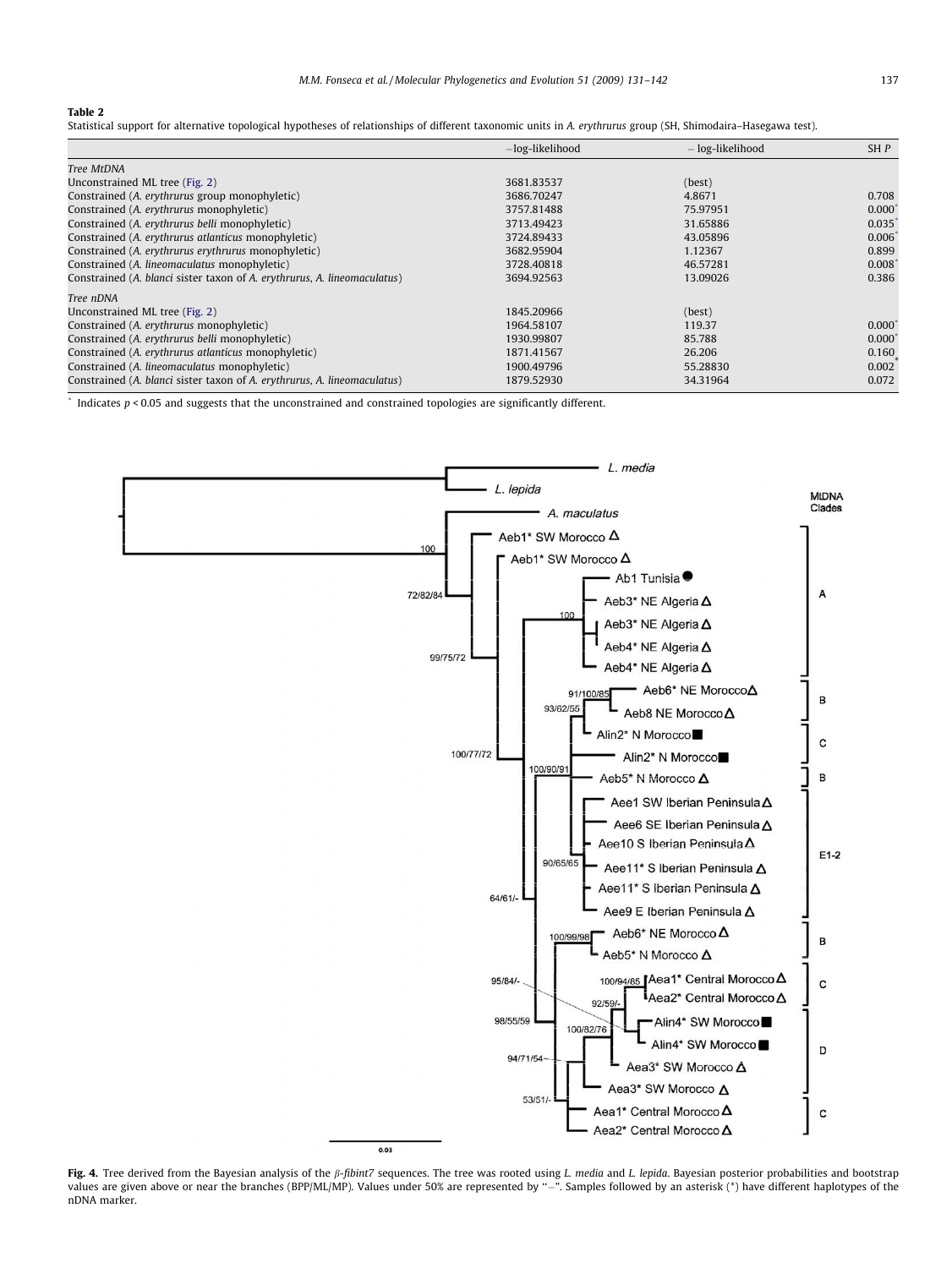Aeb6, respectively) have genetic relationships with those from Central and Southwest Morocco (A. e. atlanticus—Aea1, Aea2 and Aea3—and A. lineomaculatus—Alin4).

The optimal topology obtained for the nucDNA dataset was tested against constrained trees for each of the taxonomic units of the A. erythrurus group (see [Table 2\)](#page-6-0). The results are similar to those for mtDNA in rejecting A. lineomaculatus and A. erythrurus as monophyletic species and A. e. belli as a monophyletic subspecies within A. erythrurus. On the other hand, monophyly could not be rejected for A. e. atlanticus or A. blanci.

## 3.4. Genetic relationships and geography

Within the A. erythrurus group the genetic uncorrected distances between A. guineensis and A. savignyi, and the other species were very high (between 9.4% and 12.3%) when compared to the same distances within the group, excluding A. guineensis and A. savignyi (less than 6.1%). Moreover, these two species also show high genetic distances between them (11.3%). Geographically, A. guineensis is a Sub-Saharan species, whereas A. savignyi is an endemic from the Magrheb (Algerian coast). The later species is, therefore, geographically closer to the remaining species of the group, except for A. boueti (a Sub-Saharan species, not included in this study).

Within the other species of the A. erythrurus group, almost all clades formed geographically cohesive units but they were not coherent with taxonomy (i.e. species and subspecies were not monophyletic). Both markers (mtDNA and nDNA) showed geographic structure, but the nuclear gene analysis was more complex.

The mtDNA recovered clades corresponding to the main geographical regions Algeria/Tunisia (Ab1, Aeb3 and Aeb4—samples from clade A), North/Northeast Morocco (clade B), North/Central Morocco (clade C), West/Southwest Morocco (clade D), and the Iberian Peninsula (clades E1 and E2). All these major clades arose from a basal polytomy, with short branches giving little information about how they are related to each other.

The clades recovered by the nuclear marker were less in number, but each clade comprises bigger geographical regions: (i) Algeria/Tunisia (the same part of clade A), (ii)  $N + NE$  Morocco/Iberian Peninsula (samples from clades B, C, E1 and E2), (iii) Central + SW Morocco (samples from clades C and D). Two specimens (Aeb5 and Aeb6, mtDNA clade B) from  $N + NE$  Morocco have a genetic relationship with specimens from Central to SW Morocco (clades C and D). The mtDNA clade C is separated in the nuclear analyses with the Northern representative (Alin2) grouping with specimens from NE Morocco + Iberian Peninsula, and with the Central representatives (Aea1 and Aea2) grouping with specimens from SW Morocco. The specimen Aeb1 from SW Morocco, which groups with samples from Algeria and Tunisia in the mtDNA analyses (clade A), appears as the sister taxon to a clade comprising all other ingroup species in the nuclear analyses.

Within the Iberian Peninsula more than the two genetically distinct mtDNA clades reported in [Harris et al. \(2004\)](#page-10-0) were found. Essentially, adding specimens from different localities increased the genetic variability. Although, specimens from the Iberian Peninsula did not group together in the mtDNA analyses, they formed a monophyletic group in the nuclear one.

## 3.5. Estimation of divergence times

The divergence times of the nodes were estimated based on a relaxed molecular clock approach [\(Drummond et al., 2006](#page-10-0)). The analyses were done for the 12S rRNA gene fragment, as described Section 2.

The oldest split of the A. erythrurus sub-group (clades A to E1– E2), which corresponds to the divergences within the species A. erythrurus, A. blanci and A. lineomaculatus, occurred 12.8 Ma. The splits were, probably, Miocene events. The range of the 95% Highest Posterior Density (HPD) interval of the divergence time ranged between 7.9 and 18.2 Ma.

Within clade A, the specimen from SW Morocco (Aeb1) appeared to diverge 9.3 Ma (HPD between 5.4 and 14.0 Ma), and the split between the NE Algerian A.e. belli (Aeb3 and Aeb4) and the Tunisian A. blanci took place 4.7 Ma (HPD between 1.9 and 8.1 Ma).

The first Iberian subspecies A. e. erythrurus split (E1 and E2) occurred around 7.3 Ma (HPD between 4.0 and 11.0 Ma) and the separations within clade E1 were Miocene–Pliocene events, with divergence time around 5.3 Ma (HPD between 2.9 and 8.2 Ma).

## 4. Discussion

#### 4.1. Mitochondrial DNA sequence variation within Acanthodactylus

The molecular results of this study are congruent with the molecular results of [Harris and Arnold \(2000\).](#page-10-0) We added mtDNA sequences for A. guineensis, A. savignyi, A. lineomaculatus and A. blanci to their dataset. The main difference is that, in our analyses, the support for the Western clade is very low. Therefore, the inclusion of novel molecular data added complexity to the results and this was, mainly, caused by the A. guineensis and A. savignyi mtDNA sequences.

In fact, the novel molecular data used in this study did not clarify the relationships within the A. erythrurus group. The phylogenetic analyses did not group A. guineensis and A. savignyi with the remaining species of the group. Nonetheless, monophyly of the A. erythrurus group could not be rejected.

In the Acanthodactylus analyses, both A. guineensis and A. savignyi have basal positions in the Western clade and show distinctively high genetic p-distances between them and between other species of the group. This was expected for A. guineensis, because it is separated from all species of the group (except A. boueti) by the Sahara desert. However, it was surprising to observe similar high genetic distances in A. savignyi because it is a North-African endemic and coexists with A. erythrurus belli in North Algeria. Although morphologically, A. guineensis and A. savignyi are similar to the other species of the group, each species has distinctive characters ([Arnold, 1983\)](#page-9-0). Nevertheless, morphological distinctiveness of this group, as well as other Acanthodactylus groups, is not conclusive (see Salvador, [1982; Arnold, 1983; Squalli-Houssani,](#page-11-0) [1991; Bons and Geniez, 1995](#page-11-0)).

On one hand, the phylogenetic results might suggest that the A. guineensis and A. savignyi mtDNA lineages are quite old or that they evolved extremely fast within the A. erythrurus group. On the other hand, ancient hybridization events of these two species with a non-A. erythrurus group species could not be excluded. The inclusion of a nuclear marker would help resolve this issue too.

Based on the genetic relationships within Acanthodactylus, the ancestral distribution for the A. erythrurus group was North Africa. Consequently, the Iberian Peninsula was colonized from North Africa and not the reverse. This result is consistent with the fact that Acanthodactylus has most representatives in Asia and North Africa and reaches the edge of its distribution in the Iberian Peninsula, and by the non-basal position of the A. e. erythrurus subspecies in the estimated phylogeny of the genus ([Fig. 2\)](#page-4-0). Lower protein electrophoretic polymorphism in Iberian populations than in Moroccan ones is likewise consistent with the hypothesis that Iberian populations were derived from a North-African source. ([Bu](#page-10-0)[sack, 1986\)](#page-10-0).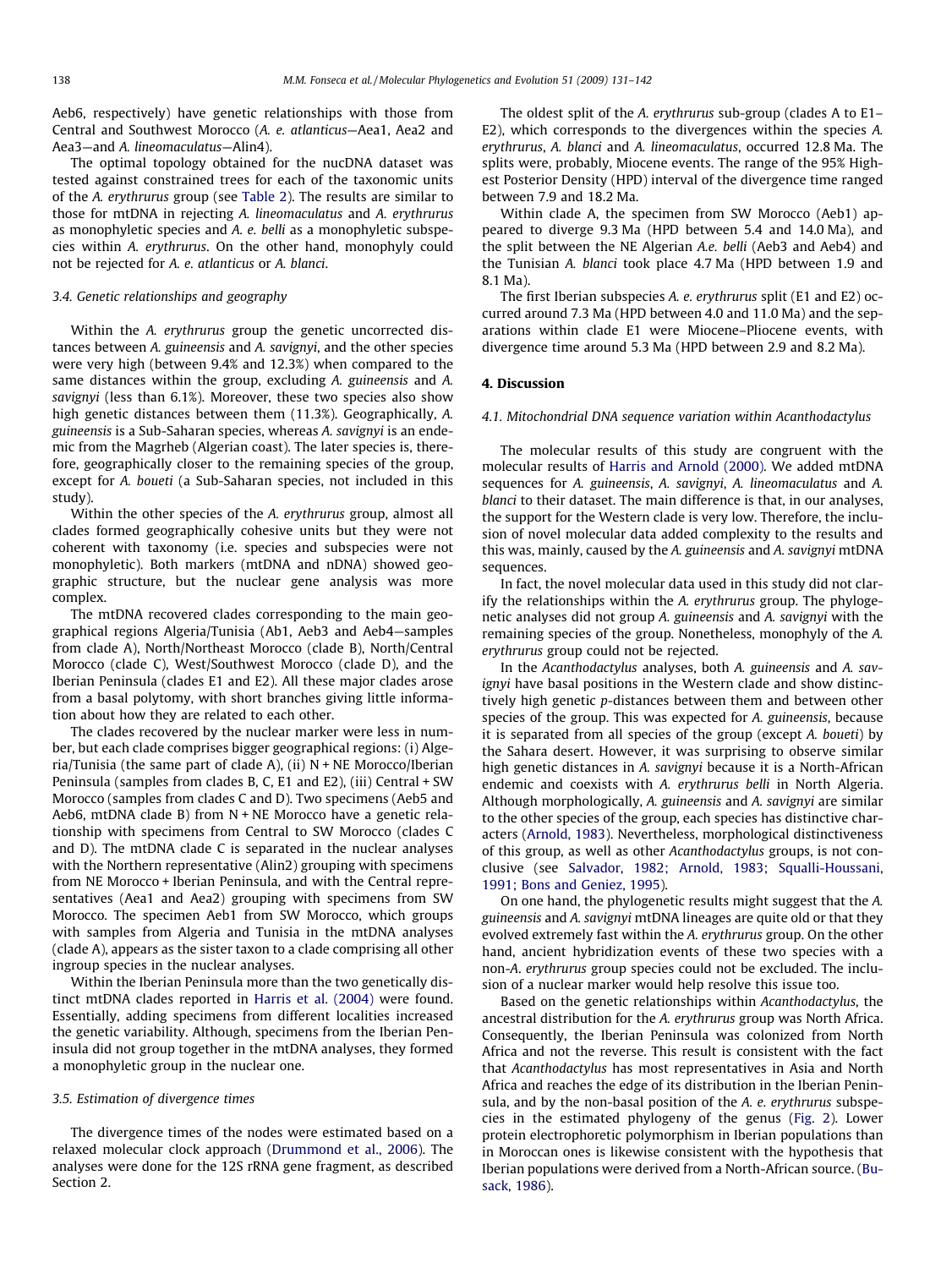#### 4.2. DNA sequence variation within the A. erythrurus group

The new sequences included in the mtDNA analyses of the A. erythrurus group showed that this group has high genetic variability, and confirmed the genetic distinctiveness of A. guineensis and A. savignyi. The position of these two species on the trees, suggests a very old split between them and the other species of the group. Moreover, the morphological characters also support the species status of A. guineensis and A. savignyi. In the former species, the frontonasal is undivided, the subocular scale is never separated from the lip and it has the medial side of the hemipenis and armature absent and a peculiar arrangement of nasal scales [\(Arnold,](#page-9-0) [1983\)](#page-9-0). The latter species has a unique distinctive character, blue coloration of the tail.

Although we do not have genetic data for A. boueti, also a member of the A. erythrurus group, we hypothesize that this species should be closely related to A. guineensis: (i) it is morphologically similar and (ii) it is also a Sub-Saharan species. Additionally, we expect that the Saharan desert could be acting as a biogeographic barrier to the distribution of A. boueti in the same way that it does for A. guineensis.

The results for the remaining members of the group (A. blanci, A. lineomaculatus and A. erythrurus) show a phylogeny structured with geography. In both markers (mtDNA and nucDNA), most well supported clades correspond to geographic regions with a few exceptions.

#### 4.2.1. Maghreb region

Clade A, which is the most complex, includes A. e. belli from SW Morocco, NE and NW Algeria and A. blanci from Tunisia. The clade is not highly supported in the mtDNA analyses (BI-83; ML-60; MP < 50) and it is not recovered in the nuclear analyses. However, inside this clade there is a sub-group well supported by both markers, which correspond to the most Eastern samples included in this study (NE Algeria—Aeb3, Aeb4—and Tunisia—Ab1). This divergence between Moroccan and Algerian/Tunisian populations is not novel and it was also reported for other North-African taxa, including reptiles and amphibians [\(Mateo et al., 1996; Álvarez et al., 2000;](#page-10-0) [Harris et al., 2002; Mendonça and Harris, 2007](#page-10-0)). Nonetheless, an adequate sampling mainly in Algeria is needed for a deeper understanding of a possible geographic barrier in this region.

Both markers indicate that A. blanci had recent genetic contact with A. e. belli from SE Algeria. In addition, the positions of A. blanci in the A. erythrurus group are not clear in terms of morphological characters (see [Salvador, 1982; Arnold, 1983\)](#page-11-0).

The phylogenetic position of the other two specimens of clade A, both A. e. belli (Aeb1 and Aeb2), are not well supported, but raise interesting questions: (i) How genetically variable is this species in Algeria? (ii) Why are Aeb1 and Aeb2 more genetically distant from specimens that are geographically closer? Taking into account the high genetic variability within the A. erythrurus group, we hypothesize that the Algerian specimens will also show high genetic variability. We also hypothesize that the Algerian specimen Aeb2 did not group with specimens from Morocco, which are geographically closer, because the Moulouya Valley could be acting as a biogeographic barrier in the same way proposed for other species [\(Álvar](#page-9-0)[ez et al., 2000](#page-9-0)). On the other hand, the specimen from the Anti-Atlas Mountains (Aeb1) appears to be separated from other A. e. belli from Morocco by the Atlas Mountains, which could be acting, in some degree, as a biogeographic barrier to the distribution of A. erythrurus. This pattern was also found in agamid lizards ([Brown](#page-10-0) [et al., 2002\)](#page-10-0) and in Mauremys leprosa turtles ([Fritz et al., 2005](#page-10-0)).

The fact that this specimen (Aeb1) from Jebel Sirwah is more closely related to specimens from Algeria than to all other specimens from Morocco is consistent with other taxa such as the Wall Lizards Podarcis [\(Pinho et al., 2006; Pinho et al., 2008\)](#page-10-0), or Mauremys freshwater turtles ([Fritz et al., 2006\)](#page-10-0). This common pattern could suggest that the past history of these species was strongly affected by specific historical biogeographic events that occurred in this region. Interestingly, the estimated divergence date (9.3 Ma; HPD between 5.4 and 14.0 Ma) for the clade A, which includes A e. belli from the South of the Atlas, is coincident with the timing of uplift of the Moroccan Atlas (even taking into account the confidence intervals). The main period of uplift of these mountains began during the mid-late Miocene as a consequence of the compression of the European and Eurasian plates ([Gómez et al., 2000\)](#page-10-0). The divergence between North and South Atlas populations could be caused by the formation of these mountains. This biogeographical event was suggested to be responsible for the differentiation in other reptiles ([Schleich et al., 1996; Brown et al., 2002\)](#page-11-0).

Clade B is not well supported in the mtDNA analyses (BI-66; ML-58; MP < 50). In the nuclear analyses it forms a well supported group with the other samples from Northern Morocco and from the Iberian Peninsula (BI-100; ML-90; MP-91), but it also has haplotypes related to those from samples of Central and Southwestern Morocco. This scenario might suggest that these populations were recently in contact as a result of climatic changes and consequent habitat expansions/contractions leading to periods of contact/isolation between populations ([Fonseca et al., 2008\)](#page-10-0).

Both clades C and D are well supported in the mtDNA analyses and include two different species (A. lineomaculatus and A. e. atlanticus). Paraphyly of A. erythrurus is also present in the nuclear analyses. Based on the SH tests, monophyly of A. e. atlanticus could not be rejected by the nDNA marker and all the remaining tests suggest that there is no support for the specific and subspecific status of A. lineomaculatus and A. e. belli, respectively. Therefore, our results do not suggest that A. lineomaculatus was isolated on the Atlantic coast for a long period of time, as [Bons and Geniez](#page-9-0) [\(1995\)](#page-9-0) suggested. Moreover, the gene flow observed between A. lineomaculatus and A. e. belli may suggest that these different ''species" are, in fact, single ecotypical adaptations to different habitats.

Curiously, [Salvador \(1982\)](#page-11-0) and [Arnold \(1983\)](#page-9-0) do not retain the subspecies A. e. atlanticus or the species A. lineomaculatus. These two revisers considered the latter species as a subspecies of A. erythrurus. In addition, [Squalli-Houssani \(1991\)](#page-11-0) suggested that the different subspecies of A. erythrurus occurring in Morocco should not be recognized taxonomically, as morphological variability is just reflection of their distribution. A more recent study, which analyzed morphologically 87 specimens of A. erythrurus from different localities from the region of Marrakech (Morocco), detected individuals with intermediate characteristics between A. (e.) lineomaculatus and A. e. atlanticus, suggesting that these two subspecies can hybridize and that there is perhaps no reproductive isolation between them [\(Slimani and Roux, 1994\)](#page-11-0). Nonetheless, [Bons and Geniez \(1995\)](#page-9-0) retain the taxonomic status of A. e. atlanticus and of A. lineomaculatus based on the morphological analyses of 496 Moroccan individuals from 22 localities.

## 4.2.2. Iberian Peninsula

We found within the Iberian Peninsula (mtDNA clades E1 and E2) more genetically distinct lineages than the two reported in [Harris et al. \(2004\).](#page-10-0) Essentially, adding specimens from different localities increased the genetic variability. In fact, specimens from the Iberian Peninsula do not form a monophyletic group in the mtDNA analyses. Two specimens from Southern Spain, one from Cadiz (Aee11) and one from Malaga (Aee10), formed a different clade. This could suggest independent colonization events from North Africa to the Iberia Peninsula or colonization from multiple populations.

Nevertheless, the monophyly of A. e. erythrurus could not be rejected based on the SH test of the mtDNA tree. In addition, in the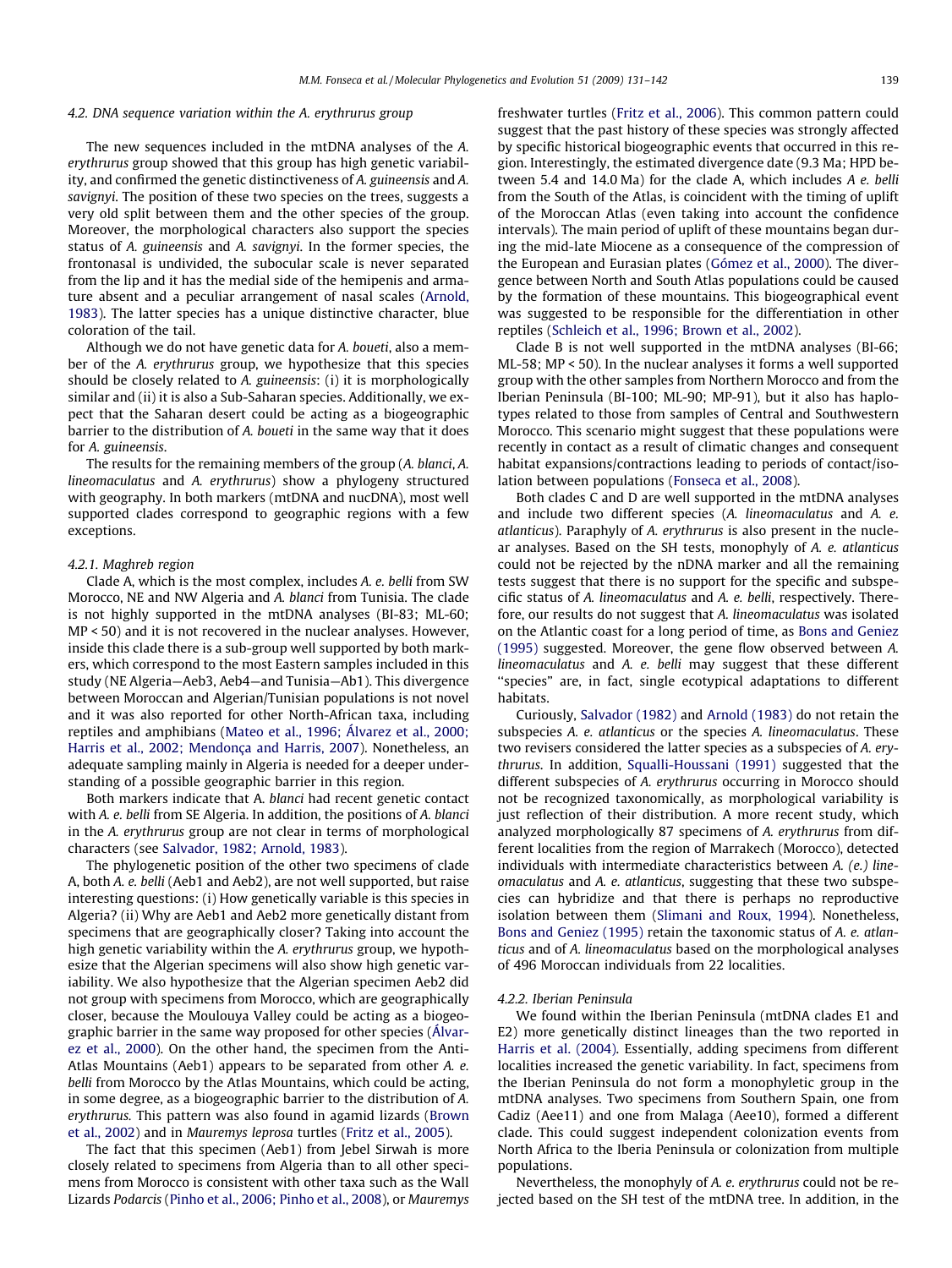<span id="page-9-0"></span>nuclear phylogenetic analyses the Iberian group was monophyletic and nested within the N–NE Moroccan clade (mtDNA clades B and C). These results suggest that the European lineages share their recent common ancestral with the geographically closest Northern Morocco mainland lineages.

The estimated divergence time between North-African and European lineages (5.3 Ma) is coincident with the reopening of the Strait of Gibraltar at the end of the Messinian Salinity Crisis. This estimation suggests that the reopening of the Strait of Gibraltar at the end of the Messinian Salinity Crisis was the main event causing the divergence between European and North-African populations. [Harris and colleagues \(2004\)](#page-10-0) already suggested this hypothesis, but we must take into account our confidence intervals of the estimated date. The lowest value of HPD is down to 2.9 Ma and the highest HPD value is up to 8.2 Ma. Consequently, we cannot exclude pre or post Messinian Salinity Crisis vicariance hypotheses between North-African and European lineages. The inclusion of other genes (e.g. cytochrome b), already used for calibration dates in similar studies ([Carranza et al., 2006; Paulo et al., 2008\)](#page-10-0), would probably clarify some uncertainties of the divergence times.

Our results show subclades inside the Iberian Peninsula with geographical structure [\(Fig. 3\)](#page-5-0). The mtDNA tree is better resolved than the nDNA one, as expected from the higher mtDNA mutation rate. Interestingly, the higher genetic variability found in the South, which is concordant with the fact that this species is typically Mediterranean, suggests that A. e. erythrurus was isolated in a Southern refugium inside the Iberian Peninsula, probably near or in the Southern Betic Ranges [\(Gómez and Lunt, 2007](#page-10-0)).

# 4.3. Connecting biogeography, phylogeny and taxonomy of the A. erythrurus group

The fringe-toed lizards of the A. erythrurus group occur in different bioclimatic regions in North Africa and Iberia but avoid hyperarid areas (sensu [Le Houérou, 1996](#page-10-0)). In the past climatic history of North Africa, four pluvial and arid periods alternated between the Miocene arid climate and the Pleistocene ( $\sim$ 1.6 Ma). However, the climate changed again to arid at the Last Glacial Maximum ([Sar](#page-11-0)[nthein, 1978\)](#page-11-0). After that, humidity increased again, reaching a maximum between 9000 and 8000 years ago, but then it was followed by a short arid phase.

The complex micro-evolution of this group could be a consequence of these ''fast" climate changes associated with contraction/expansion phases of the habitats of the Acanthodactylus lizards [\(Fonseca et al., 2008](#page-10-0)). Furthermore, North Africa was much less affected by the last ice ages, so that while European fauna were restricted to glacial refugia and thus lost much genetic variability, North-African species retained more diversity [\(Pinho et al., 2007\)](#page-10-0).

The molecular complexity resulting from alternating short intervals of isolation and differentiation with intervals of connectivity and admixture associated with dispersal of A. erythrurus group lizards makes it difficult to estimate the phylogeny of the group and to identify species boundaries within the group, especially between A. erythrurus, A. blanci and A. lineomaculatus. A similar scenario was described for the genus with the A. pardalis group, and it was suggested that typical binomial classification of species did not fit well in this species complex ([Fonseca et al., 2008\)](#page-10-0). To resolve the taxonomy of these three species we suggest two alternative hypotheses: (i) all species are reduced to one with very high genetic variability and a wider distribution; or (ii) these species are merged and termed the ''A. erythrurus species complex" pending further investigation. No solution is entirely satisfactory, but we suggest the latter. Nonetheless, deeper investigations, including contact zones between the clades and analyses of other species subject to similar biogeographic histories (e.g. Acanthodactylus boskianus), may help to clarify these complex evolutionary scenarios.

#### 4.4. Conservation issues

Although biodiversity conservation is a global concern, the feasibility of conservation actions requires priorities. [Myers et al.](#page-10-0) [\(2000\)](#page-10-0) contributed in this respect by identifying biodiversity hotspots characterized by high levels of endemism affected by an exceptional degree of habitat loss. One of the suggestions highlighted by [Myers et al. \(2000\)](#page-10-0) was that the conservation support should focus on the Mediterranean basin. Within the Mediterranean basin there are 355 species of reptiles, of which 170 (48%) are endemic. Endemism is especially high in the Lacertidae family. Although the species richness of reptiles is highest in the Eastern part of the region, North Africa also has considerable numbers of reptile species. Furthermore, according to [Cox et al. \(2006\)](#page-10-0) there is a concentration of threatened reptile species in North Africa, especially in Northern Morocco and North-eastern Algeria. As expected, habitat loss and degradation are the major threats to the survival of both threatened and non-threatened species of reptiles.

Our study (and also [Fonseca et al., 2008\)](#page-10-0) may change the conservation status of some Acanthodactylus species, particularly, if A. blanci (A. erythrurus group), an endangered species (IUCN Red List of Threatened Species, v.3.1, 2001), is considered a population of A. erythrurus, listed as least concern (IUCN, 2001), and if A. mechriguensis (A. pardalis group), a critically endangered species (IUCN, 2001), is synonymised with A. maculatus, listed as least concern (IUCN, 2001).

Conservation actions will fall, firstly, upon endemic species with restricted spatial distribution. Therefore, it is urgent to solve the taxonomic incongruence of the genus Acanthodactylus, because if taxonomy within the group changes, then conservation priorities should also be reassessed.

## Acknowledgments

Fieldwork was funded by a National Geographic Society Grant (#7629-04), POCTI/BSE/48365/2002 and PTDC/BIA-BDE/74349/ 2006. J.C.B., M.A.C. and D.J.H. were supported by post-doctoral grants (SFRH/BPD/26699/2006, SFRH/BPD/27025/2006, SFRH/ BPD/26738/2006, respectively) and M.M.F. was supported by a PhD Grant (SFRH/BD/31158/2006) all from Fundação para a Ciência e Tecnologia (FCT, Portugal). Equiaventur, Satsignal and Probitas gave logistic support. We thank P. Wolfgang Böhme of the Zoological Institute and Museum Alexander Koenig of Bonn for the loan of specimens, and Juan Pleguezuelos (Granada University) and Said Larbes (Tizi-Ouzou University) for providing several samples.

## References

- Álvarez, Y., Mateo, J.A., Andreu, A.C., Díaz-Paniagua, C., Diez, A., Bautista, J.M., 2000. Mitochondrial DNA haplotyping of Testudo graeca on both continental sides of the Straits of Gibraltar. J. Hered. 91, 39–41.
- Arnold, E.N., 1983. Osteology, genitalia and the relationships of Acanthodactylus (Reptilia: Lacertidae). Bull. Br. Mus. Nat. Hist. Zool. 44, 291–339.
- Arnold, E.N., 1986. The hemipenis of lacertid lizards (Reptilia: Lacertidae): structure, variation and systematic implications. J. Nat. Hist. 20, 1221–1257.
- Arnold, E.N., 1989. Towards a phylogeny and biogeography of the Lacertidae: relationships within an Old-World family of lizards derived from morphology. Bull. Br. Mus. Nat. Hist. Zool. 55, 209–257.
- Blanc, F., Cariou, M.L., 1987. Geographical variability of allozyme variation and genetic divergence between Tunisian lizards of the sand-dwelling lacertid genus Acanthodactylus. Genetica 72, 13–25.
- Bons, J., Geniez, P., 1995. Contribution to the systematics of the lizard Acanthodactylus eruthrurus (Sauria, Lacertidae) in Morocco. Herpetol. J. 5, 271–280.
- Bons, J., Geniez, P., 1996. Anfíbios y Reptiles de Marruecos (Incluido Sáhara Occidental). Atlas Biogeográfico, Barcelona, A.H.E.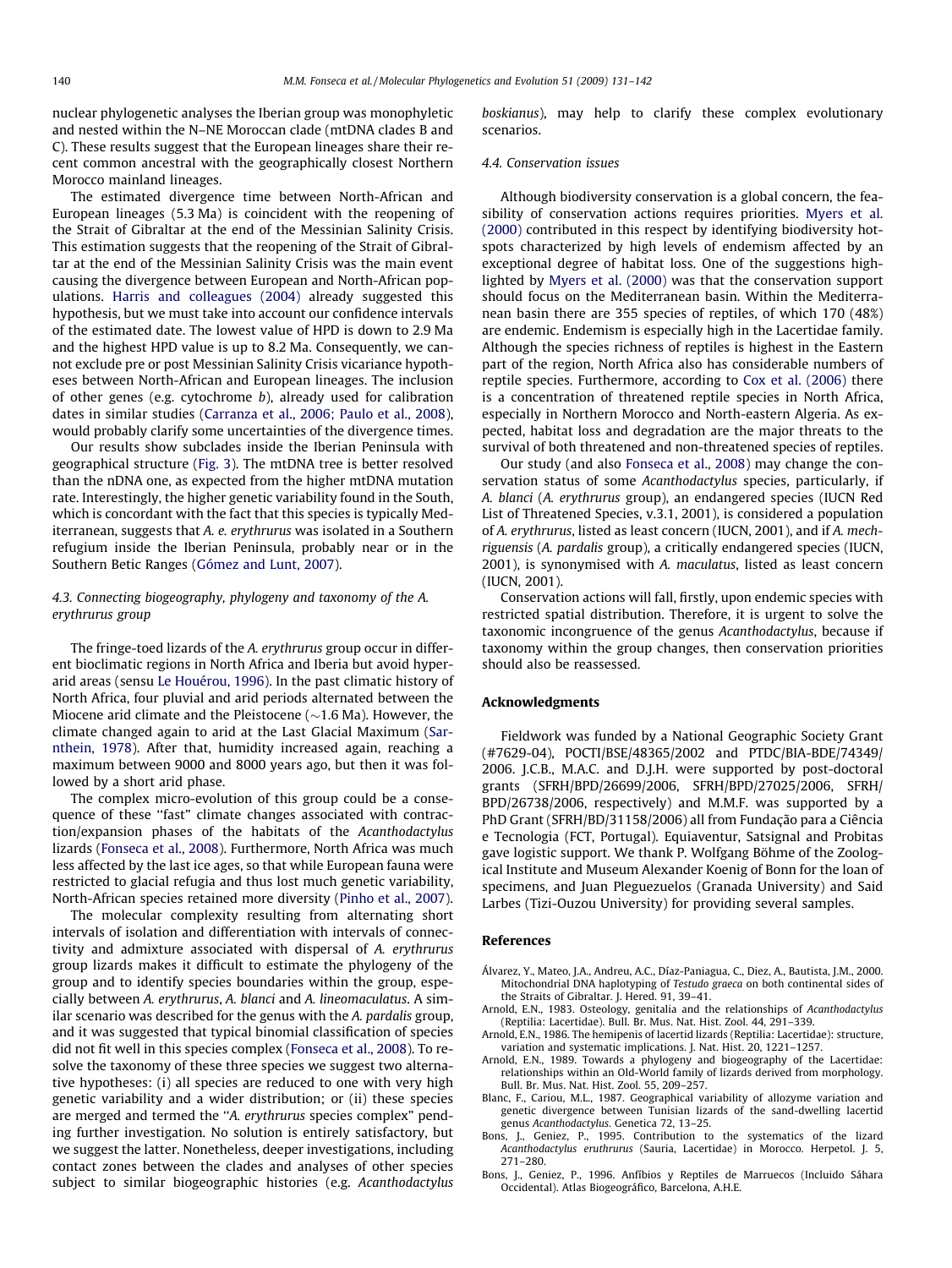- <span id="page-10-0"></span>Brooks, S.P., Gelman, A., 1998. General methods for monitoring convergence of iterative simulations. J. Comput. Graph. Stat. 7, 434–455.
- Brown, R.P., Suaréz, N.M., Pestano, J., 2002. The Atlas Mountains as a biogeographical divide in North-West Africa: evidence from mtDNA evolution in the Agamid lizard: Agama impalearis. Mol. Phylogenet. Evol. 24, 324–332.
- Busack, S.D., 1986. Biogeographic analysis of the herpetofauna separated by the formation of the Strait of Gibraltar. Nat. Geogr. Res. 2, 17–36.
- Carranza, S., Arnold, E.N., 2004. History of West Mediterranean newts, Pleurodeles (Amphibia: Salamandridae) inferred from old and recent DNA sequences. Syst. Biodivers. 1, 327–337.
- Carranza, S., Arnold, E.N., Amat, F., 2004. DNA phylogeny of Lacerta (Iberolacerta) and other lacertine lizards (Reptilia: Lacertidae): did competition cause longterm mountain restriction? Syst. Biodivers. 2, 57–77.
- Carranza, S., Harris, D.J., Arnold, E.N., Batista, V., Gonzalez de la Vega, J.P., 2006. Phylogeography of the lacertid lizard, Psammodromus algirus, in Iberia and across the Strait of Gibraltar. J. Biogeogr. 33, 1279–1288.
- Castella, V., Ruedi, M., Excoffier, L., Ibanez, C., Arlettaz, R., Hausser, J., 2000. Is the Gibraltar Strait a barrier to gene flow for the bat Myotis myotis (Chiroptera: Vespertillionidae)? Mol. Ecol. 9, 1761–1772.
- Castresana, J., 2000. Selection of conserved blocks from multiple alignments for their use in phylogenetic analysis. Mol. Biol. Evol. 17, 540–552.
- Cosson, J.F., Hutterer, R., Libois, R., Sara, M., Taberlet, P., Vogel, P., 2005. Phylogeographical footprints of the Strait of Gibraltar and Quaternary climatic fluctuations in the Western Mediterranean: a case study with the greater white-toothed shrew, Crocidura russula (Mammalia: Soricidae). Mol. Ecol. 14, 1151–1162.
- Cox, N., Chanson, J., Stuart, S. (Compilers), 2006. The Status and Distribution of Reptiles and Amphibians of the Mediterranean Basin. IUCN, Gland, SW and Cambridge, UK.
- Douady, C.J., Catzeflis, F., Raman, J., Springer, M.S., Stanhope, M.J., 2003. The Sahara as a vicariant agent, and the role of Miocene climatic events, in the diversification of the mammalian order Macroscelidea (elephant shrews). Proc. Natl. Acad. Sci. USA 100, 8325–8330.

Drummond, A.J., Rambaut, A., 2007. BEAST: Bayesian evolutionary analysis by sampling trees. BMC Evol. Biol. 7, 214.

- Drummond, A.J., Ho, S.Y.W., Phillips, M.J., Rambaut, A., 2006. Relaxed phylogenetics and dating with confidence. Plos Biol. 4, 699–710.
- Emerson, B.C., 2002. Evolution on oceanic islands: molecular phylogenetic approaches to understanding pattern and process. Mol. Ecol. 11, 951–966.
- Farris, J.S., Källersjö, M., Kluge, A.G., Bult, C., 1995. Testing significance of incongruence. Cladistics 10, 315–319.
- Felsenstein, J., 1985. Confidence limits on phylogenies: an approach using bootstrap. Evolution 39, 783–791.
- Fonseca, M.M., Brito, J.C., Kaliontzopoulou, A., Rebelo, H., Kalboussi, M., Larbes, S., Carretero, M.A., Harris, D.J., 2008. Genetic variation in the Acanthodactylus pardalis group in North Africa. Afr. Zool. 43, 8–15.
- Fritz, U., Fritzsch, G., Lehr, E., Ducotterd, J.M., Müller, A., 2005. The Atlas Mountains, not the Strait of Gibraltar, as a biogeographic barrier for Mauremys leprosa (Reptilia: Testudines). Salamandra 41, 97–106.
- Fritz, U., Barata, M., Busack, S.D., Fritzsch, G., Castilho, R., 2006. Impact of mountain chains, sea straits and peripheral populations on genetic and taxonomic structure of a freshwater turtle, Mauremys leprosa (Reptilia, Testudines, Geoemydidae). Zool. Scr. 35, 97–108.
- Fu, J., 2000. Toward the phylogeny of the family Lacertidae–Why 4708 base pairs of mtDNA sequences cannot draw the picture. Biol. J. Linn. Soc. 71, 203–217.
- García-París, M., Jockusch, E.L., 1999. A mitochondrial DNA perspective on the evolution of Iberian Discoglossus (Amphibia: Anura). J. Zool. 248, 209–218.
- Godinho, R., Crespo, E.G., Ferrand, N., Harris, D.J., 2005. Phylogeny and evolution of the green lizards, Lacerta spp. (Squamata: Lacertidae) based on mitochondrial and nuclear DNA sequences. Amphibia-Reptilia 26, 271–285.
- Gómez, A., Lunt, D.H., 2007. Refugia within refugia: patterns of phylogeographic concordance in the Iberian Peninsula. In: Weiss, S., Ferrand, N. (Eds.), Phylogeography of Southern European Refugia. Springer, Amsterdam, The Netherlands, pp. 155–182.
- Gómez, F., Barazangi, M., Beauchamp, W., 2000. Role of the Atlas Mountains northwest Africa within the African–Eurasian plate boundary zone. Geology 28, 769–864.
- Gonzalez, P., Pinto, F., Nogales, M., Jimenez Asensio, J., Hernandez, M., Cabrera, V.M., 1996. Phylogenetic relationships of the Canary Islands endemic lizards genus Gallotia (Sauria: Lacertidae), inferred from mitochondrial DNA sequences. Mol. Phylogenet. Evol. 6, 63–71.
- Griswold, C.K., Baker, A.J., 2002. Time to the most recent common ancestor and divergence times of populations of common chaffinches (Fringilla coelebs) in Europe and North Africa: Insights into pleistocene refugia and current levels of migration. Evolution 56, 143–153.
- Guidon, S., Gascuel, O., 2003. A simple, fast, and accurate algorithm to estimate large phylogenies by maximum likelihood. Syst. Biol. 52, 696–704.
- Guillaumet, A., Pons, J.-M., Godelle, B., Crochet, P.-A., 2006. History of the Crested Lark in the Mediterranean region as revealed by mtDNA sequences and morphology. Mol. Phylogenet. Evol. 39, 645–656.
- Guiller, A., Coutellec-Vreto, M.A., Madec, L., Deunff, J., 2001. Evolutionary history of the land snail Helix aspera in the western Mediterranean: preliminary results inferred from mitochondrial DNA sequences. Mol. Ecol. 10, 81–87.
- Guillou, H., Carracedo, J.C., Torrado, F.P., Badiola, E.R., 1996. K–Ar ages and magnetic stratigraphy of a hotspot-induced, fast grown oceanic island: El Hierro, Canary Islands. J. Volcanol. Geotherm. Res. 73, 141–155.
- Harris, D.J., Arnold, E.N., 2000. Elucidation of the relationships of spiny-footed lizards, Acanthodactylus spp. (Reptilia: Lacertidae) using mitochondrial DNA sequence, with comments on their biogeography and evolution. J. Zool 252, 351–362.
- Harris, D.J., Arnold, E.N., Thomas, R.H., 1998. Relationships of lacertid lizards (Reptilia: Lacertidae) estimated from mitochondrial DNA sequences and morphology. Proc. R. Soc. Lond. B 265, 1939–1948.
- Harris, D.J., Carranza, S., Arnold, E.N., Pinho, C., Ferrand, N., 2002. Complex biogeographical distribution of genetic variation within Podarcis wall lizards across the Strait of Gibraltar. J. Biogeogr. 29, 1257–1262.
- Harris, D.J., Batista, V., Carretero, M.A., 2004. Assessment of genetic diversity within Acanthodactylus erythrurus (Reptilia: Lacertidae) in Morocco and the Iberian Peninsula using mitochondrial DNA sequence data. Amphibia-Reptilia 25, 227– 232.
- Hedges, S.B., Bezy, R.L., 1993. Phylogeny of xantusiid lizards: concern for data and analysis. Mol. Phylogenet. Evol. 2, 76–87.
- Hewitt, G.M., 2004. Genetic consequences of climatic oscillations in the Quaternary. Philos. Trans. R. Soc. Lond. B 359, 183–195.
- Hsü, K.J., Montadert, L., Bernoulli, D., Biancacita, M., Erickson, A., Garrison, R.E., Kidd, R.B., Mèlierés, F., Müller, C., Wright, R., 1977. History of the Mediterranean Salinity crisis. Nature 267, 399–403.
- Huelsenbeck, J.P., Crandall, K.A., 1997. Phylogeny estimation and hypothesis testing using maximum likelihood. Annu. Rev. Ecol. Syst. 28, 437–466.
- Huelsenbeck, J.P., Ronquist, F., 2001. Mr. Bayes: Bayesian inference of the phylogeny. Bioinformatics 17, 754–755.
- Jolly, D., Harrison, S.P., Damnati, B., Bonnefille, R., 1998. Simulated Climate and Biomes of Africa during the Late Quaternary: comparison with Pollen and Lake Status Data. Q. Sci. Rev. 17, 629–657.
- Juste, J., Ibáñez, C., Muñoz, J., Trujillo, D., Benda, P., Karatas, A., Ruedi, M., 2004. Mitochondrial phylogeography of the long-eared bats (Plecotus) in the Mediterranean Paleartic and Atlantic Islands. Mol. Phylogenet. Evol. 31, 1114– 1126.
- Katoh, K., Kuma, K., Toh, H., Miyata, T., 2005. MAFFT version 5: improvement in accuracy of multiple sequence alignment. Nucleic Acids Res. 33, 511–518.
- Kocher, T.D., Thomas, W.K., Meyer, A., Edwards, S.V., Pääbo, S., Villablanca, F.X., Wilson, A.C., 1989. Dynamics of mitochondrial DNA evolution in animals: amplification and sequencing with conserved primers. Proc. Natl. Acad. Sci. USA 86, 6196–6200.
- Le Houérou, H.N., 1996. Climate change, drought and desertification. J. Arid Environ. 34, 133–185.
- Le Houérou, H.N., 1997. Climate, flora and fauna changes in the Sahara over the past 500 million years. J. Arid Environ. 37, 619–647.
- Lee, M.S.Y., 2001. Uninformative characters and apparent conflict between molecules and morphology. Mol. Biol. Evol. 18, 676–680.
- Libois, R.M., Michaux, J.R., Ramalhinho, M.G., Maurois, C., Sarà, M., 2001. On the origin and systematics of the northern African wood mouse (Apodemus sylvaticus) populations: a comparative study of mtDNA restriction patterns. Can. J. Zool. 79, 1503–1511.
- Maca-Meyer, N., Carranza, S., Rando, J.C., Arnold, E.N., Cabrera, V.M., 2003. Status and relationships of the extinct giant Canary Island lizard Gallotia goliath (Reptilia: Lacertidae), assessed using ancient mtDNA from its mummified remains. Biol. J. Linn. Soc. 80, 659–670.
- Martínez-Solano, I., Gonçalves, H., Arntzen, J.W., García-París, M., 2004. biogeography of midwife toads (Discoglossidae: Alytes). J. Biogeogr. 31, 603–618.
- Mateo, J.A., López-Jurado, L.F., Guillaume, C.P., 1996. Variabilité électrophoretique et morphologique des lézards ocellés (Lacertidae): un complexe d'éspèces de part et d'autre du détroit de Gibraltar. C. R. Acad. Sci. de la vie Paris 319, 737–746.
- Mendonça, B., Harris, D.J., 2007. Genetic variation within Trogonophis wiegmanni Kaup 1830. Belg. J. Zool. 137, 239–242.
- Myers, N., Mittermeier, R.A., Mittermeier, C.G., da Fonseca, G.A.B., Kent, J., 2000. Biodiversity hotspots for conservation priorities. Nature 403, 853–858.
- Nylander, J.A.A., Wilgenbusch, J.C., Warren, D.L., Swofford, D.L., 2007. AWTY (are we there yet?): a system for graphical exploration of MCMC convergence in Bayesian phylogenetics. Bioinformatics 24, 581–583.
- Paulo, O.S., Pinheiro, J., Miraldo, A., Bruford, M.W., Jordan, W.C., Nichols, R.A., 2008. The role of vicariance vs. dispersal in shaping genetic patterns in ocellated lizard species in the western Mediterranean. Mol. Ecol. 17, 1535–1551.
- Pinho, C., Ferrand, N., Harris, D.J., 2006. Reexamination of the Iberian and North African Podarcis (Squamata: Lacertidae) phylogeny based on increased mitochondrial DNA sequencing. Mol. Phylogenet. Evol. 38, 266–273.
- Pinho, C., Harris, D.J., Ferrand, N., 2007. Contrasting patterns of population subdivision and historical demography in three western Mediterranean lizard species inferred from mitochondrial DNA variation. Mol. Ecol. 16, 1191–1205.
- Pinho, C., Harris, D.J., Ferrand, N., 2008. Non-equilibrium estimates of gene flow inferred from nuclear genealogies suggest that Iberian and North African wall lizards (Podarcis spp.) are an assemblage of incipient species. BMC Evol. Biol. 8, 63.
- Posada, D., 2006. ModelTest Server: a web-based tool for the statistical selection of models of nucleotide substitution online. Nucleic Acids Res. 34, W700–W703.
- Posada, D., Buckley, T., 2004. Model selection and model averaging in phylogenetics: advantages of Akaike Information Criterion and Bayesian Approaches over Likelihood Ratio Tests. Syst. Biol. 53, 793–808.
- Posada, D., Crandall, K.A., 1998. Modeltest: testing the model of DNA substitution. Bioinformatics 14, 817–818.